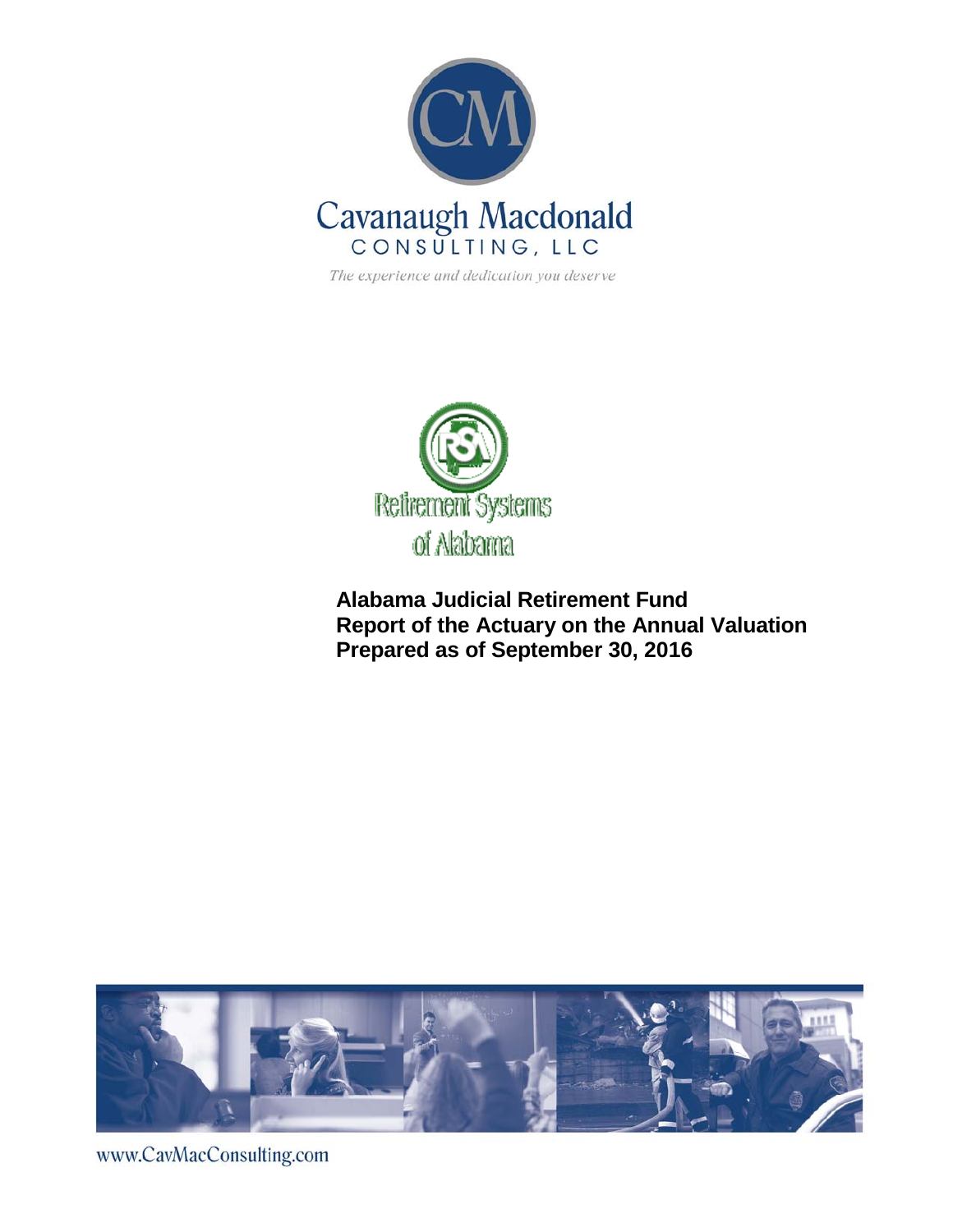

June 30, 2017

Board of Control Alabama Judicial Retirement Fund Montgomery, Alabama

Members of the Board:

In this report are submitted the results of the annual valuation of the assets and liabilities of the Alabama Judicial Retirement Fund, prepared as of September 30, 2016 in accordance with Sections 12-18-2(a) and 36-27-23(p) of the act governing the operation of the Fund.

The purpose of this report is to provide a summary of the funded status of the Fund as of September 30, 2016 and to recommend rates of employer contribution. While not verifying the data at source, the actuary performed tests for consistency and reasonability.

Since the previous valuation, various assumptions and methods have been revised to reflect the results of the experience investigation for the five-year period ending September 30, 2015.

On the basis of the valuation, we have determined an employer contribution rate of 41.40% of payroll for the fiscal year ending September 30, 2019.

The promised benefits of the Fund are included in the actuarially calculated contribution rates which are developed using the Entry Age Normal cost method. Five-year smoothed market value of assets is used for actuarial valuation purposes. Gains and losses are reflected in the unfunded actuarial accrued liability that is being amortized by regular annual contributions as a level percentage of payroll, on the assumption that payroll will increase by 3.00% annually. The assumptions recommended by the actuary and adopted by the Board are in the aggregate reasonably related to the experience under the Fund and to reasonable expectations of anticipated experience under the Fund. The assumptions and methods used for funding purposes meet the parameters outlined in the Board's funding policy.

In this report we provide the following information and supporting schedules in the Actuarial and Statistical Sections of the Comprehensive Annual Financial Report (CAFR):

- Summary of Actuarial Assumptions and Methods
- Actuarial Cost Method
- Summary of Plan Provisions as Interpreted for Valuation Purposes
- Schedule of Funding Progress
- Solvency Test
- Schedule of Active Member Valuation Data

We also provide the following schedules for the CAFR in a separate supplemental report:

- Analysis of Actuarial Gains and Losses
- Schedule of Retirants and Beneficiaries Added and Removed from Rolls
- Retired Members by Type of Benefit as of September 30, 2016
- Ten-Year History of Average Monthly Benefit Payments as of September 30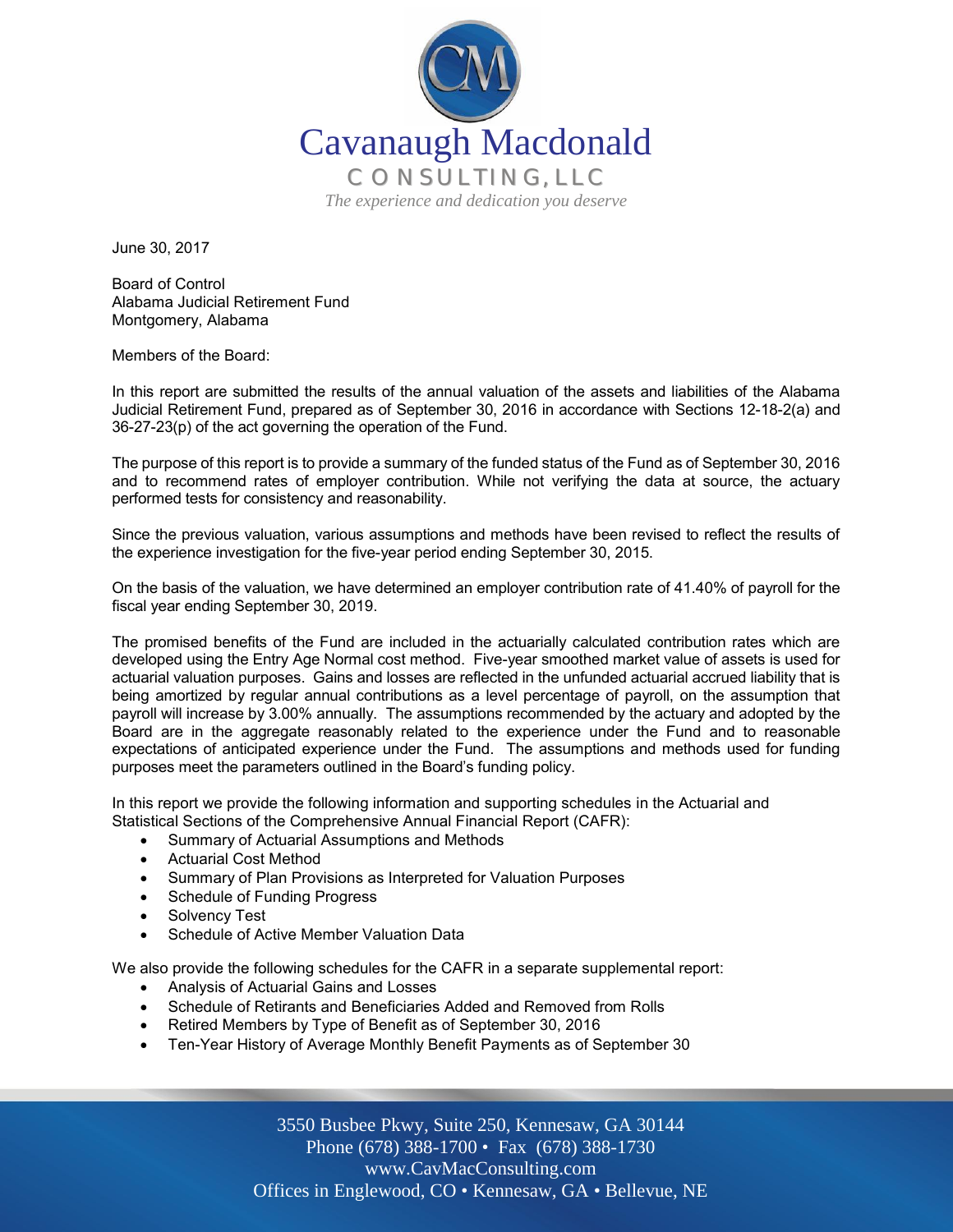

June 30, 2017 Board of Control Page 2

The necessary GASB Statement Nos. 67 and 68 disclosure information is provided in separate supplemental reports.

This is to certify that the independent consulting actuary is a member of the American Academy of Actuaries and has experience in performing valuations for public retirement systems, that the valuation was prepared in accordance with principles of practice prescribed by the Actuarial Standards Board, and that the actuarial calculations were performed by qualified actuaries in accordance with accepted actuarial procedures, based on the current provisions of the Retirement Fund and on actuarial assumptions that are internally consistent and reasonably based on the actual experience of the Fund.

Future actuarial results may differ significantly from the current results presented in this report due to such factors as the following: plan experience differing from that anticipated by the economic or demographic assumptions; changes in economic or demographic assumptions; increases or decreases expected as part of the natural operation of the methodology used for these measurements (such as the end of an amortization period or additional cost or contribution requirements based on the plan's funded status); and changes in plan provisions or applicable law. Since the potential impact of such factors is outside the scope of a normal annual actuarial valuation, an analysis of the range of results is not presented herein.

The actuarial computations presented in this report are for purposes of determining the recommended funding amount for the Fund. Use of these computations for purposes other than meeting these requirements may not be appropriate.

In our opinion the Fund is operating on an actuarially sound basis. Assuming that contributions to the Fund are made by the employer from year to year in the future at the rates recommended on the basis of the successive actuarial valuations, the continued sufficiency of the retirement fund to provide the benefits called for under the Fund may be safely anticipated.

The Table of Contents, which immediately follows, outlines the material contained in the report.

Respectfully submitted,

I Muliki

Edward A. Macdonald, ASA, FCA, MAAA Cathy Turcot President **President** Principal and Managing Director

Jonathan T. Craven, ASA, EA, FCA, MAAA Larry Langer, ASA. EA, FCA, MAAA Consulting Actuary Principal and Consulting Actuary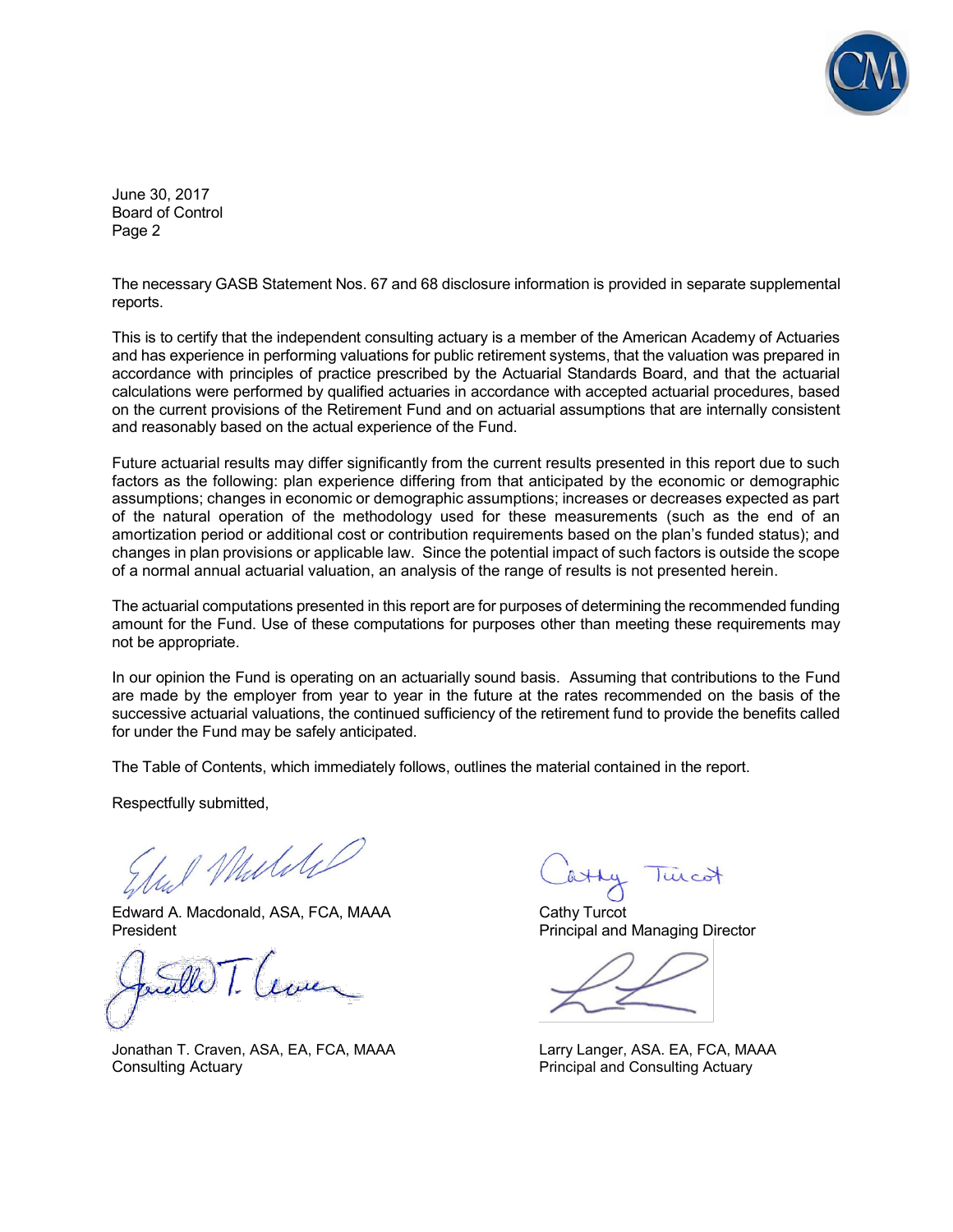

# **TABLE OF CONTENTS**

| <b>Section</b> | Item                                | Page No. |
|----------------|-------------------------------------|----------|
|                | <b>Summary of Principal Results</b> |          |
| Ш              | Membership Data                     | 3        |
| $\mathbf{III}$ | Assets                              | 5        |
| IV             | <b>Comments on Valuation</b>        | 6        |
| V              | Contributions Payable by Employer   |          |
| VI             | Analysis of Financial Experience    | 8        |
| VII            | Accounting Information              | 11       |

# **Schedule**

| A | <b>Valuation Balance Sheet and Solvency Test</b>                         | 13 |
|---|--------------------------------------------------------------------------|----|
| B | Development of the Actuarial Value of Assets                             | 14 |
| C | Summary of Receipts and Disbursements                                    | 15 |
| D | Outline of Actuarial Assumptions and Methods                             | 16 |
| E | <b>Actuarial Cost Method</b>                                             | 18 |
| F | <b>Board Funding Policy</b>                                              | 19 |
| G | Amortization of UAAL                                                     | 21 |
| H | Summary of Main Fund Provisions as Interpreted<br>for Valuation Purposes | 26 |
|   | Schedule of Membership Data                                              | 29 |
|   |                                                                          |    |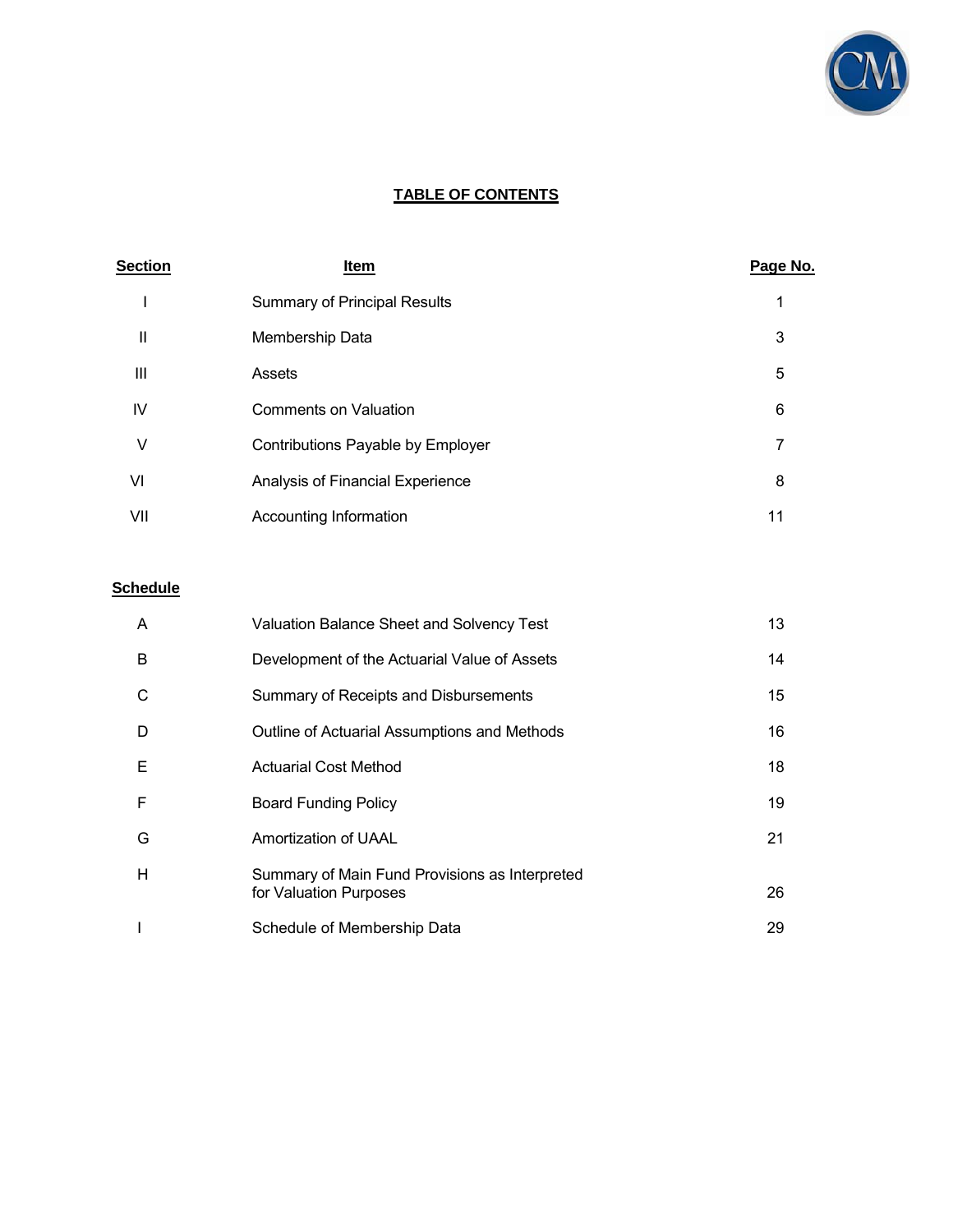

#### **REPORT OF THE ACTUARY ON THE ANNUAL VALUATION OF THE ALABAMA JUDICIAL RETIREMENT FUND PREPARED AS OF SEPTEMBER 30, 2016**

# **SECTION I - SUMMARY OF PRINCIPAL RESULTS**

1. For convenience of reference, the principal results of the valuation and a comparison with the

preceding year's results are summarized below:

| <b>VALUATION DATE</b>                                                                                                             | <b>September 30, 2016</b>                       | <b>September 30, 2015</b>                       |  |
|-----------------------------------------------------------------------------------------------------------------------------------|-------------------------------------------------|-------------------------------------------------|--|
| Active members<br><b>Number</b><br>Annual compensation                                                                            | 336<br>\$<br>43,022,891                         | 338<br>\$<br>42,814,343                         |  |
| Retired members and beneficiaries<br><b>Number</b><br>Annual allowances                                                           | 384<br>\$<br>31,068,446                         | 384<br>\$<br>30,922,627                         |  |
| Deferred vested members<br>Number<br>Estimated deferred annual allowances                                                         | 22<br>\$<br>1,932,062                           | N/A<br>N/A                                      |  |
| Assets                                                                                                                            |                                                 |                                                 |  |
| Actuarial value<br>Market value                                                                                                   | \$<br>279,807,201<br>279,971,331                | \$<br>267,414,404<br>261,963,560                |  |
| Unfunded actuarial accrued liability                                                                                              | \$<br>167, 113, 432                             | $\mathbb{S}$<br>160, 176, 718                   |  |
| <b>Funded Ratio</b>                                                                                                               | 62.6%                                           | 62.5%                                           |  |
| <b>CONTRIBUTIONS FOR FISCAL YEAR ENDING</b>                                                                                       | September 30, 2019                              | <b>September 30, 2018</b>                       |  |
| Employer contribution rate<br>Normal<br><b>Accrued liability</b><br>Administration<br>Total<br><b>Blended Amortization period</b> | 13.72%<br>26.45<br>1.23<br>41.40%<br>23.3 years | 14.02%<br>24.84<br>1.23<br>40.09%<br>24.1 years |  |
|                                                                                                                                   |                                                 |                                                 |  |

2. Comments on the valuation results as of September 30, 2016 are given in Section IV and further discussion of the contribution levels is set out in Section V.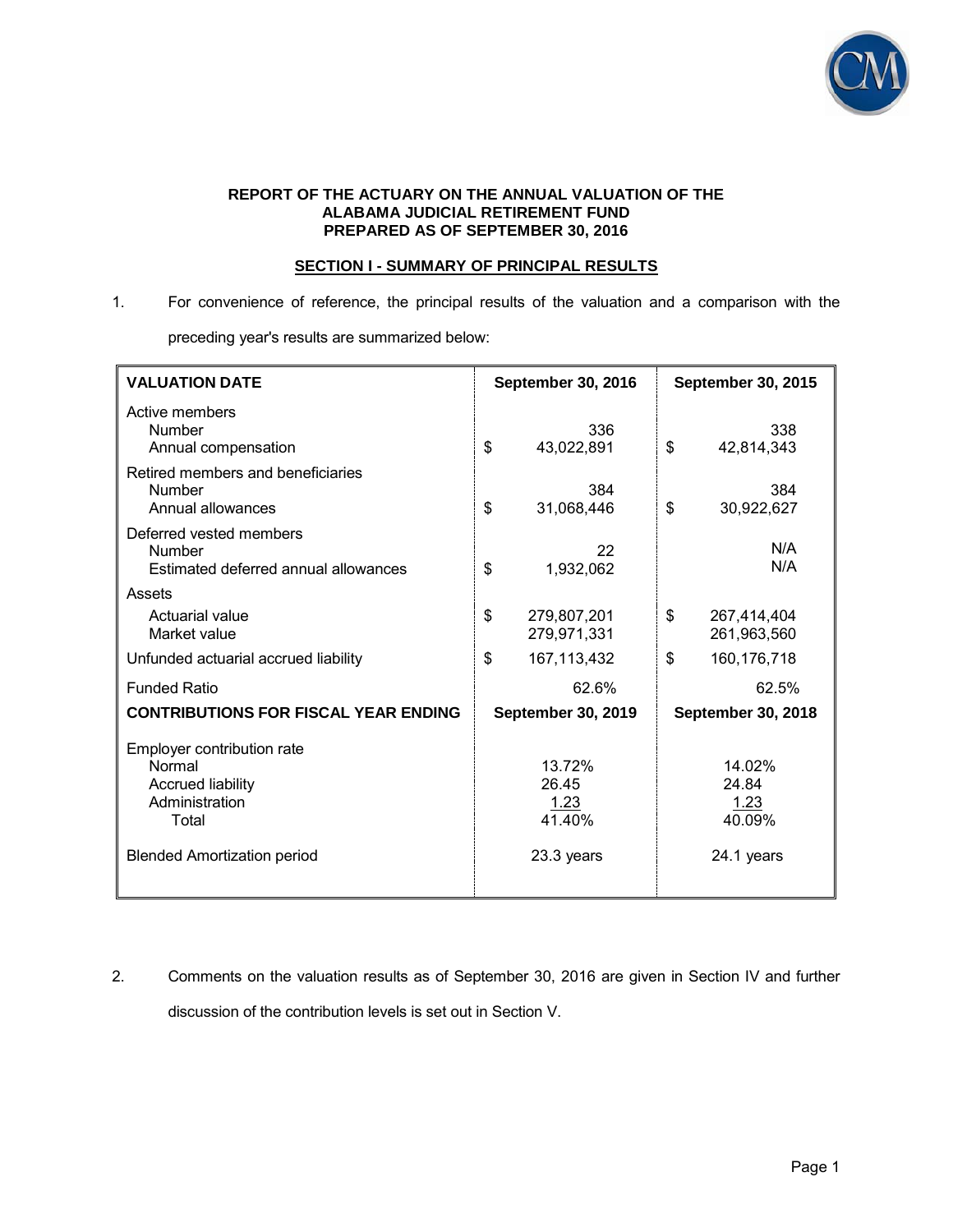

3. Schedule B of this report shows the development of the actuarial value of assets. Schedule D outlines the full set of actuarial assumptions and methods employed in the current valuation. Since the previous valuation, various assumptions and methods have been revised to reflect the results of the experience investigation for the five-year period ending September 30, 2015. These revised assumptions, as summarized in the following table, were adopted by the Board on September 29, 2016.

| <b>Summary of Assumption &amp; Method Changes</b>          |                                                                 |  |  |  |
|------------------------------------------------------------|-----------------------------------------------------------------|--|--|--|
| <b>Economic Assumptions</b>                                |                                                                 |  |  |  |
| <b>Price Inflation</b>                                     | Changed from 3.00% to 2.75%.                                    |  |  |  |
| <b>Real Rate of Investment Return</b>                      | No change in current rate of 5.00%.                             |  |  |  |
| <b>Total Rate of Investment Return</b>                     | Changed from 8.00% to 7.75%.                                    |  |  |  |
| <b>Real Rate of Wage Inflation</b>                         | No change in current rate of 0.25%.                             |  |  |  |
| <b>Wage Inflation</b>                                      | Changed from 3.25% to 3.00%.                                    |  |  |  |
| <b>Payroll Growth</b><br>Changed from 3.25% to 3.00%.      |                                                                 |  |  |  |
| <b>Demographic Assumptions</b>                             |                                                                 |  |  |  |
| Withdrawal                                                 | No change in current assumption.                                |  |  |  |
| <b>Retirement</b>                                          | Changed assumed rates.                                          |  |  |  |
| <b>Mortality</b>                                           | Changed assumed rates.                                          |  |  |  |
| <b>Disability</b>                                          | Changed assumed rates.                                          |  |  |  |
| <b>Merit/Promotion Scale</b>                               | Changed assumed rates.                                          |  |  |  |
|                                                            | <b>Other Assumptions and Methods and Administrative Changes</b> |  |  |  |
| <b>Administrative Expenses</b>                             | No change in current assumption.                                |  |  |  |
| <b>Asset Smoothing</b>                                     | No change in current method.                                    |  |  |  |
| <b>Interest Smoothing Method</b>                           | Changed to use a static discount rate.                          |  |  |  |
| <b>Percent Married Assumption</b>                          | No change in current assumption.                                |  |  |  |
| <b>Valuation Cost Method</b>                               | No change in current assumption.                                |  |  |  |
| <b>All others</b><br>No change to other actuarial methods. |                                                                 |  |  |  |

In addition, for this valuation we have received data from the Retirement Fund in order to estimate benefits for vested inactive members. We have revised our method of determining liabilities for these member to reflect the estimated deferred benefit payments.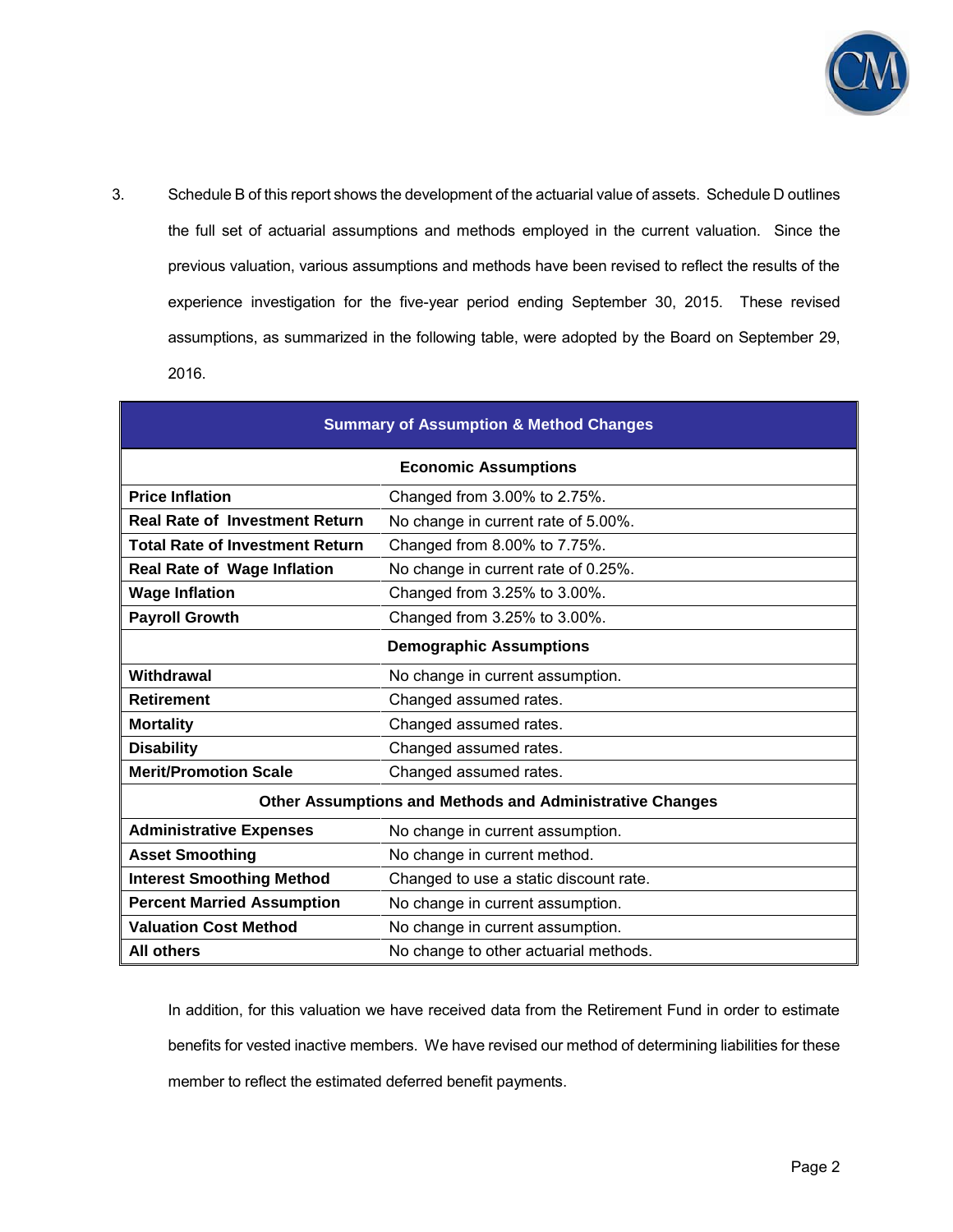

- 4. The Board funding policy is shown in Schedule F.
- 5. Provisions of the Fund, as summarized in Schedule H, were taken into account in the current valuation. There have been no changes since the previous valuation.
- 6. The funded ratio shown in the Summary of Principal Results is the ratio of the actuarial value of assets to the actuarial accrued liability. The funded status would be different based on market value of assets. The funded ratio is an indication of progress in funding the promised benefits. Since the ratio is less than 100%, there is a need for additional contributions towards payment of the unfunded actuarial accrued liability. In addition, this funded ratio does not have any relationship to measuring sufficiency if the plan had to settle its liabilities.

#### **SECTION II – MEMBERSHIP DATA**

1. The following table shows the number of active members and their annual compensation as of September 30, 2016 on the basis of which the valuation was prepared.

#### **TABLE 1**

| <b>GROUP</b>                     | <b>NUMBER</b> | <b>COMPENSATION</b> |            |
|----------------------------------|---------------|---------------------|------------|
| <b>District Court Judges</b>     | 108           | \$                  | 14,000,381 |
| Probate Court Judges             | 68            |                     | 6,954,524  |
| Non District, Non Probate Judges | 160           |                     | 22,067,986 |
| Total                            | 336           | \$                  | 43,022,891 |

#### **THE NUMBER AND ANNUAL COMPENSATION OF ACTIVE MEMBERS AS OF SEPTEMBER 30, 2016**

The table reflects the active membership for whom complete valuation data were submitted. The results of the valuation include contribution balances for an additional 26 non-vested inactive members.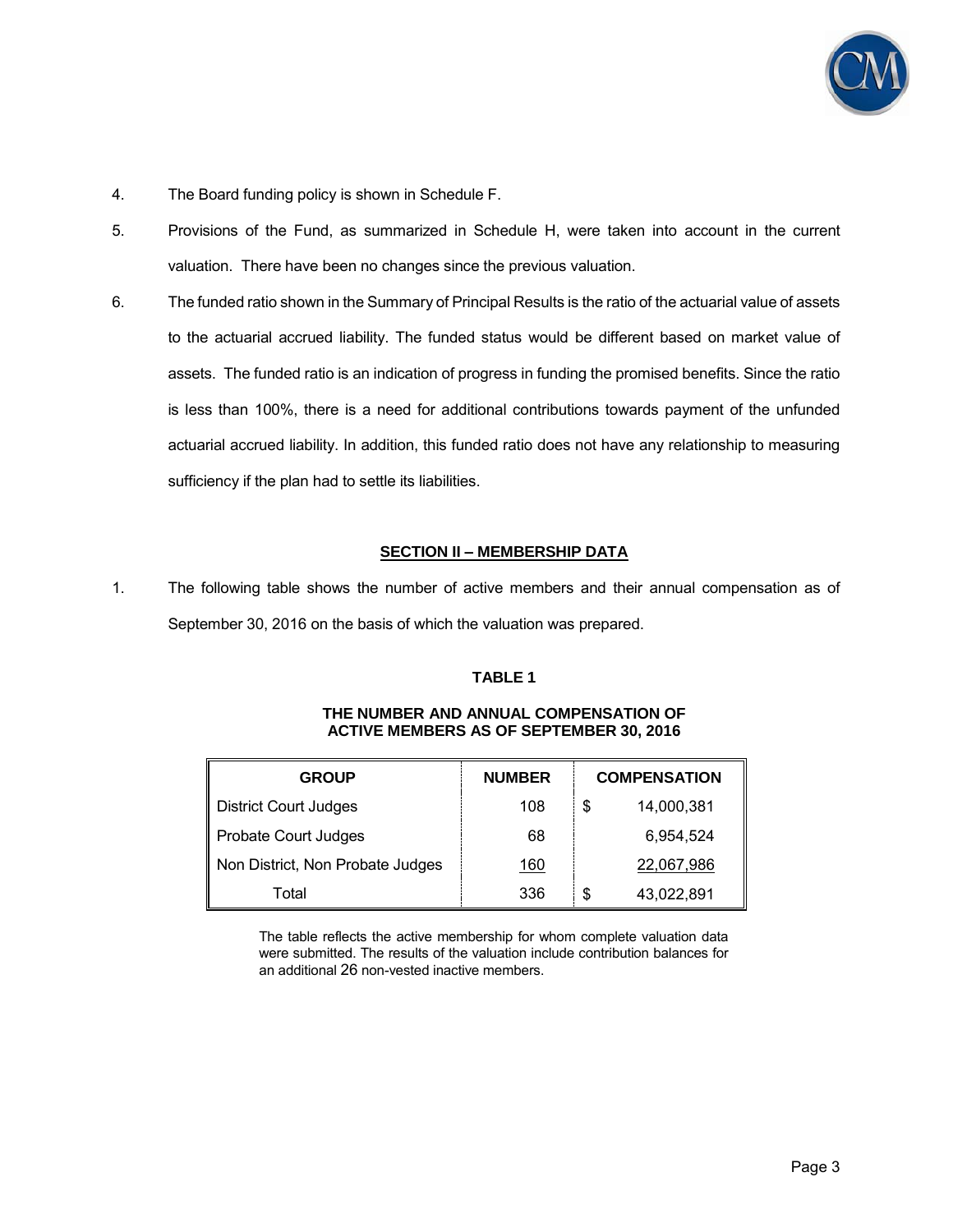

#### 2. The following table shows a six-year history of active member valuation data.

### **TABLE 2**

| Valuation<br><b>Date</b> | <b>Number</b> | Annual<br>Payroll* | Annual<br><b>Average Pay</b> | % Increase in<br><b>Average Pay</b> |
|--------------------------|---------------|--------------------|------------------------------|-------------------------------------|
| 9/30/2016                | 336           | 43,022,891<br>\$   | 128,044                      | 1.08%                               |
| 9/30/2015                | 338           | 42,814,343         | 126,670                      | 0.27                                |
| 9/30/2014                | 338           | 42,698,909         | 126,328                      | 1.94                                |
| 9/30/2013                | 338           | 41,887,006         | 123,926                      | (1.61)                              |
| 9/30/2012                | 337           | 42,446,426         | 125,954                      | 0.58                                |
| 9/30/2011                | 334           | 41,826,338         | 125,229                      | (1.70)                              |

#### **SCHEDULE OF ACTIVE MEMBER VALUATION DATA**

3. The following table shows the number and annual retirement allowances payable to retired

members and their beneficiaries on the roll of the Retirement Fund as of the valuation date.

# **TABLE 3**

#### **THE NUMBER AND ANNUAL RETIREMENT ALLOWANCES OF RETIRED MEMBERS AND BENEFICIARIES ON THE ROLL AS OF SEPTEMBER 30, 2016**

| <b>NUMBER*</b><br><b>GROUP</b>    |     |    | <b>ANNUAL</b><br><b>RETIREMENT</b><br><b>ALLOWANCES</b> |
|-----------------------------------|-----|----|---------------------------------------------------------|
| Service Retirements               | 267 | \$ | 26,651,208                                              |
| <b>Disability Retirements</b>     |     |    | 487,464                                                 |
| Beneficiaries of Deceased Members | 110 |    | 3,929,774                                               |
| Total                             | 384 | S  | 31,068,446                                              |

\*In addition, there were 22 vested inactive members with estimated deferred annual allowances totaling \$1,932,062 included in the valuation.

**4.** Schedule I shows the distribution by age and service of the number and average annual compensation of active members included in the valuation and a distribution by age of the number and benefits of retired members and beneficiaries included in the valuation.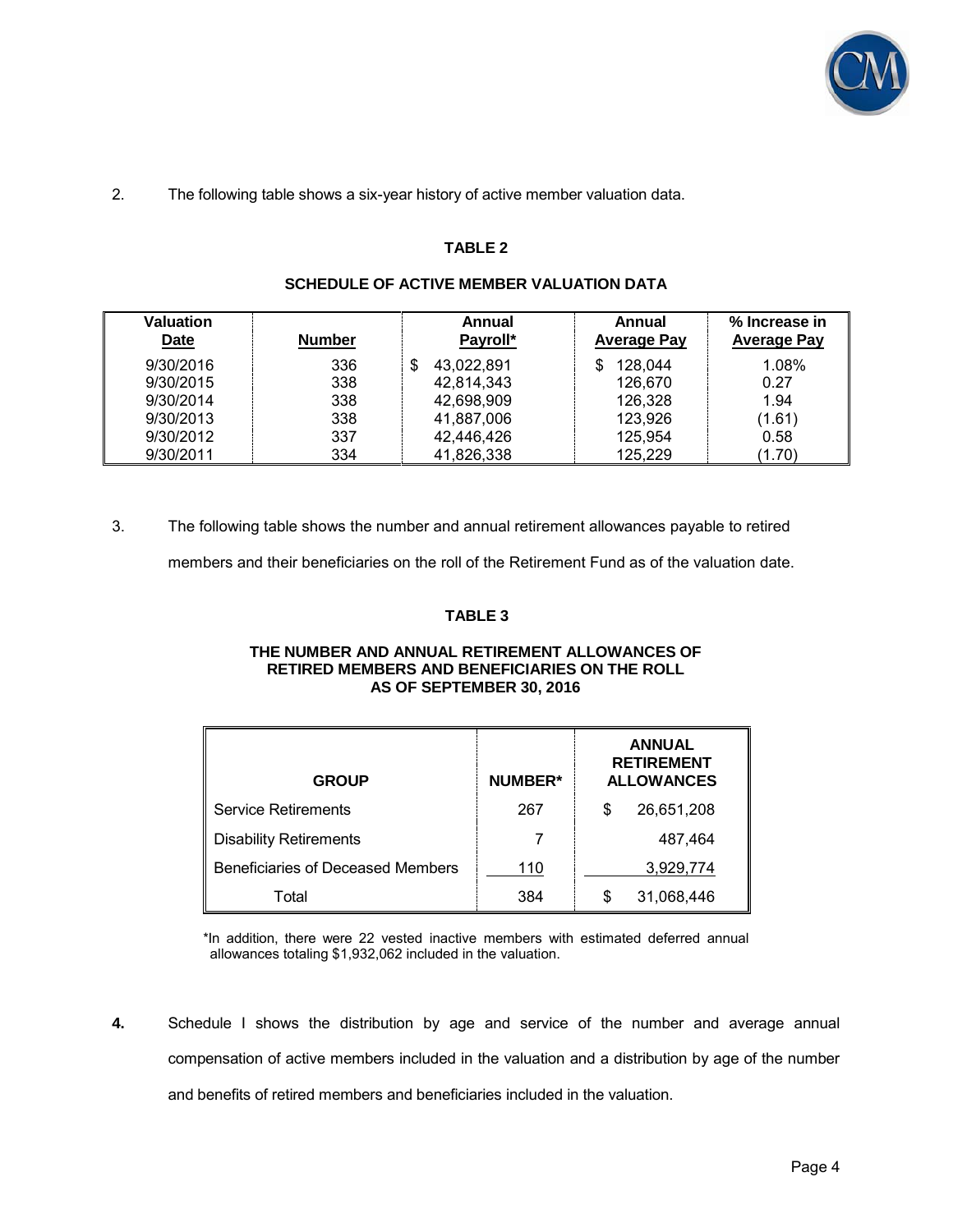

### **SECTION III - ASSETS**

- 1. The Judicial Retirement Fund assets are currently allocated to three funds for the purpose of recording the fiscal transactions of the Fund, namely, the Annuity Savings Fund, the Pension Accumulation Fund, and the Expense Fund.
	- (a) Annuity Savings Fund

 The Annuity Savings Fund is the fund to which are credited all contributions made by members together with regular interest thereon. When a member retires or when a survivor allowance becomes payable the amount of the member's accumulated contributions are transferred from the Annuity Savings Fund to the Pension Accumulation Fund. The market value of assets credited to the Annuity Savings Fund on September 30, 2016, which represent the accumulated contributions of active members to that date, including interest, amounted to \$45,900,366.

(b) Pension Accumulation Fund

 The Pension Accumulation Fund is the fund to which are credited all contributions made by the employer, except those contributions made to the Expense Fund. When a member retires or when a survivor allowance becomes payable, the pension is paid from this fund. In addition, the amount of the member's accumulated contributions is transferred from the Annuity Savings Fund to the Pension Accumulation Fund and the annuity is paid from this fund. On September 30, 2016 the market value of assets credited to this fund amounted to \$234,070,965.

(c) Expense Fund

 The Expense Fund is the fund from which the expenses of the administration of the retirement fund are paid. Any amounts credited to the accounts of members withdrawing before retirement and not returnable under the provisions of Sections 12-18-54 and 12-18-83 are credited to the Expense Fund. Additional contributions required to meet the expenses of the retirement fund made by the employer are also credited to this fund. On September 30, 2016, the market value of assets credited to this fund amounted to \$2,070,709. These assets are not included in the valuation.

- 2. The amount of assets taken into account in this valuation is based on information reported by the Retirement Fund.
- 3. As of September 30, 2016, the total market value of assets exclusive of the Expense Fund amounted to \$279,971,331. The market related actuarial value of assets was \$279,807,201. Schedule B shows the development of the actuarial value of assets as of September 30, 2016.
- 4. Schedule C shows the receipts and disbursements of the Fund for the year preceding the valuation date and a reconciliation of the fund balances at market value.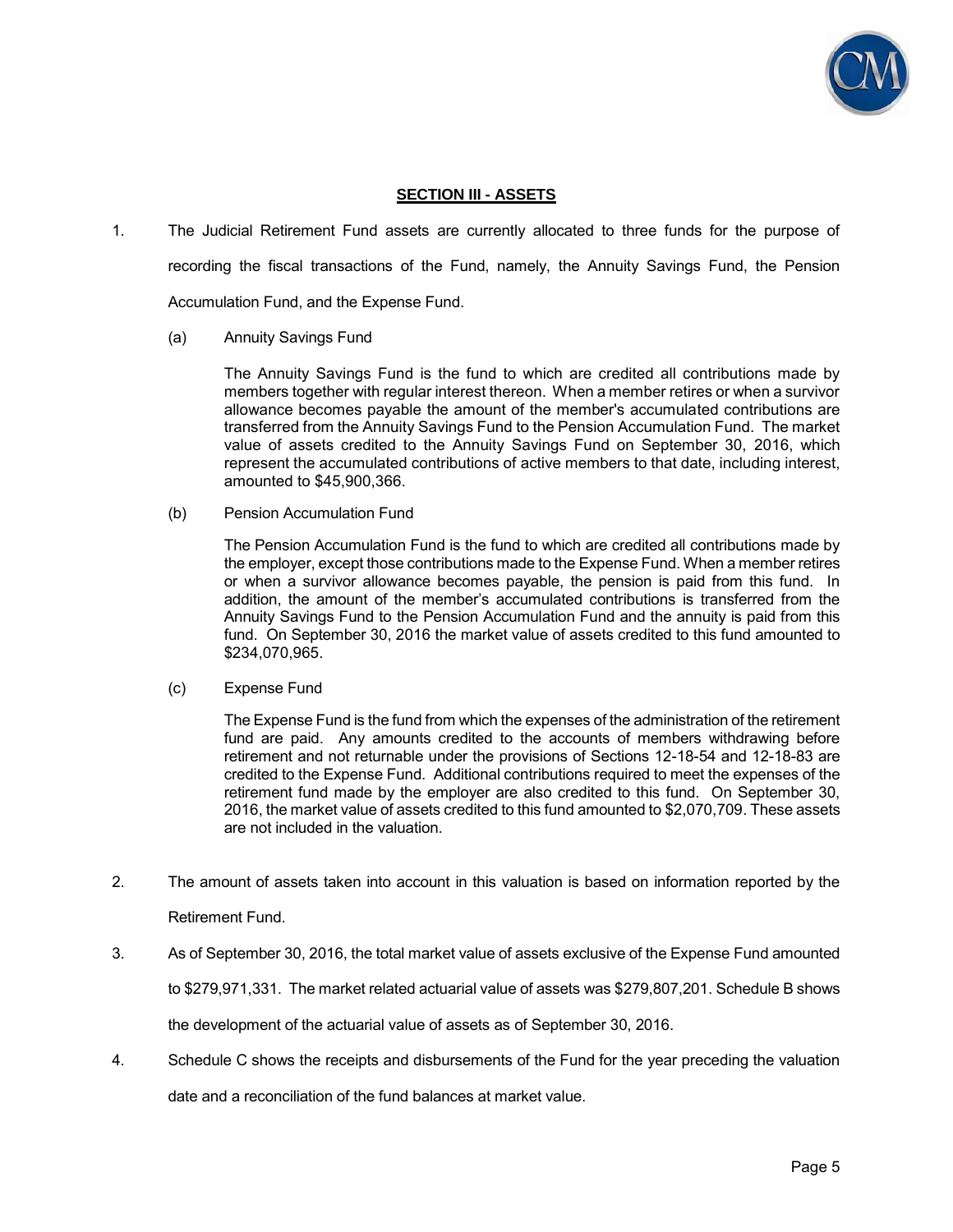

#### **SECTION IV - COMMENTS ON VALUATION**

- 1. Schedule A of this report contains the valuation balance sheet which shows the present and prospective assets and liabilities of the Fund as of September 30, 2016.
- 2. The valuation balance sheet shows that the Fund has total accrued liabilities of \$446,920,633. Of this amount, \$280,836,271 is for the benefits payable on account of present retired members and beneficiaries of deceased members, \$14,652,412 is for the benefits payable on account of present inactive members and \$151,431,950 is for the benefits payable on account of present active members. Against these liabilities, the Fund has total present actuarial value of assets of \$279,807,201 as of September 30, 2016. The difference of \$167,113,432 between the total accrued liabilities and the total present actuarial value of assets represents the present value of future unfunded actuarial accrued liability (UAAL) contributions to be made by the State.
- 3. The employer's regular contributions to the Fund consist of normal contributions, UAAL contributions and contributions for administrative expenses. The valuation indicates that employer normal contributions at a rate of 13.72% of payroll are required to provide the benefits of the Fund.
- 4. The funding policy adopted by the Board, as shown in Schedule F, provides that the unfunded actuarial liability as of September 30, 2012 (Transitional UAAL) be amortized as a level percentage of payroll over a closed period. The closed period shall be the amortization period for the September 30, 2012 valuation, not to exceed 30 years. In each subsequent valuation all benefit changes, assumption and method changes and experience gains and/or losses that have occurred since the previous valuation will determine a New Incremental UAAL. Each New Incremental UAAL will be amortized as a level percent of payroll over a closed 30-year period from the date it is established.
- 5. The total UAAL contribution rate is 26.45% of payroll, determined in accordance with the Board's funding policy. The UAAL contribution rate has been calculated on the assumption that the aggregate amount of accrued liability contribution will increase by 3.00% each year. Schedule G of this report shows the amortization schedules for the Transitional UAAL and the New Incremental UAAL bases as of September 30, 2016.

Page 6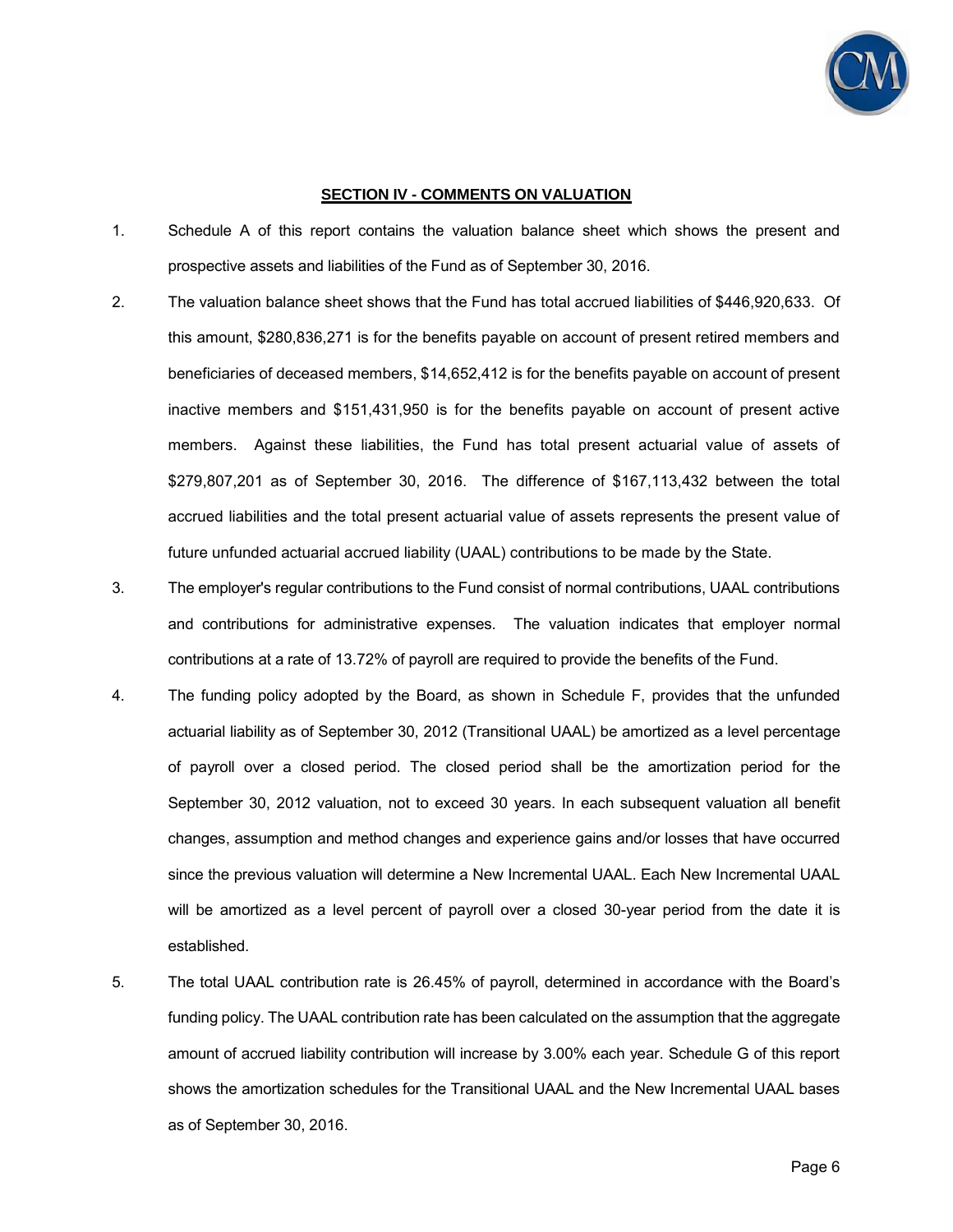

6. The following table shows the components of the total UAAL and the derivation of the accrued liability

contribution rate in accordance with the funding policy:

## **TABLE 4**

|                                                       |               | Amortization  | Amortization   |
|-------------------------------------------------------|---------------|---------------|----------------|
|                                                       | <b>UAAL</b>   | <b>Period</b> | <b>Payment</b> |
| Transitional                                          | \$152,292,983 | 23            | \$11,207,290   |
| New Incremental 9/30/2013                             | 23,925,660    | 27            | 1,614,376      |
| New Incremental 9/30/2014                             | (7,710,572)   | 28            | (510,799)      |
| New Incremental 9/30/2015                             | (7,013,739)   | 29            | (456,691)      |
| New Incremental 9/30/2016                             | 5,619,100     | 30            | 359,996        |
| Total                                                 | \$167,113,432 |               | \$12,214,172   |
| <b>Total Amortization Payment Adjusted for Timing</b> |               |               | \$11,766,719   |
| Total Estimated Payroll*                              |               |               | \$44,487,100   |
| <b>UAAL Contribution Rate</b>                         |               |               | 26.45%         |

# **TOTAL UAAL AND UAAL CONTRIBUTION RATE**

\*Estimated payroll based on applying the assumed salary scale to current salaries.

7. An additional contribution of 1.23% of payroll is required to cover expenses of administering the Fund.

### **SECTION V - CONTRIBUTIONS PAYABLE BY EMPLOYER**

- 1. Section 12-18-3 of the Retirement Fund Law provides that sufficient monies shall be appropriated to carry out the provisions of the Law.
- 2. On the basis of the actuarial valuation prepared as of September 30, 2016 it is recommended that

the employer make contributions at the following rates beginning October 1, 2018:

### **TABLE 5**

# **EMPLOYER REQUIRED CONTRIBUTION RATES AS A PERCENTAGE OF MEMBERS' COMPENSATION**

| <b>EMPLOYER</b><br><b>CONTRIBUTION</b> | <b>FISCAL YEAR ENDING</b><br><b>SEPTEMBER 30, 2019</b> |
|----------------------------------------|--------------------------------------------------------|
| Normal                                 | 13.72%                                                 |
| <b>Accrued Liability</b>               | 26.45                                                  |
| Administration                         | 1.23                                                   |
| Total                                  | 41.40%                                                 |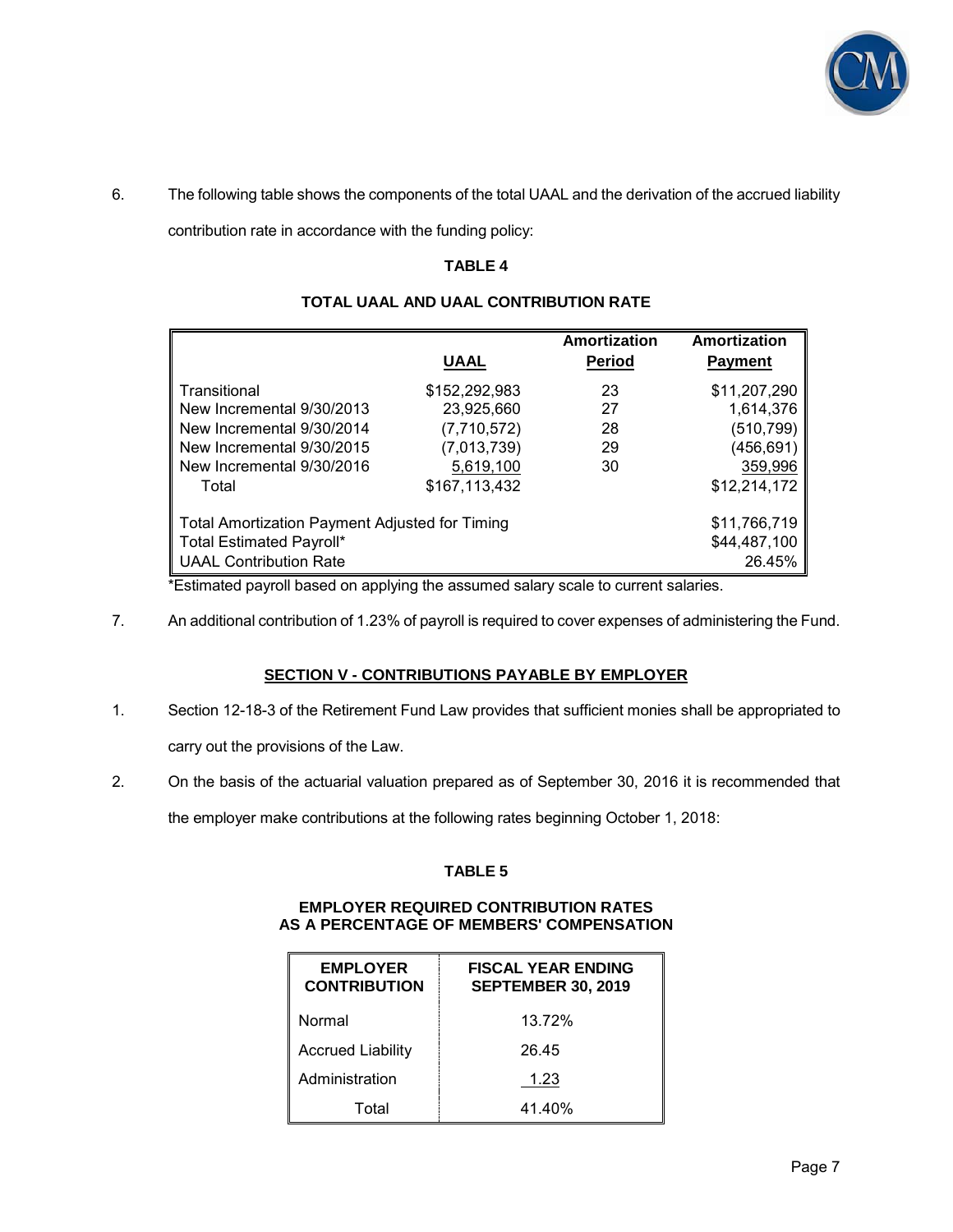

#### **SECTION VI – ANALYSIS OF FINANCIAL EXPERIENCE**

The calculation of the Fund's liabilities and actuarial value of assets requires the use of several assumptions concerning the future experience of the Fund and its members. In each annual actuarial valuation, the experience of the Fund is compared with what was expected based on the actuarial assumptions. The differences between the actual and expected experience are called actuarial gains or losses depending on whether the difference increases or decreases the UAAL. The UAAL increased from \$160,176,718 on September 30, 2015 to \$167,113,432 on September 30, 2016. The most significant item contributing to the increase in the UAAL was the changes in assumptions from the experience study. This increase was offset by gains due to salary increases less than anticipated and fewer retirements than expected, and by investment earnings in excess of expected. Other sources of gains and losses were relatively small and there appear to be no trends developing that would be of concern to the Fund.

The following tables show the reconciliation of the UAAL of the Fund and a breakdown by source of the actuarial gains and losses. These sources include the expected return on assets, salary increases, retirement, withdrawal, disability and mortality.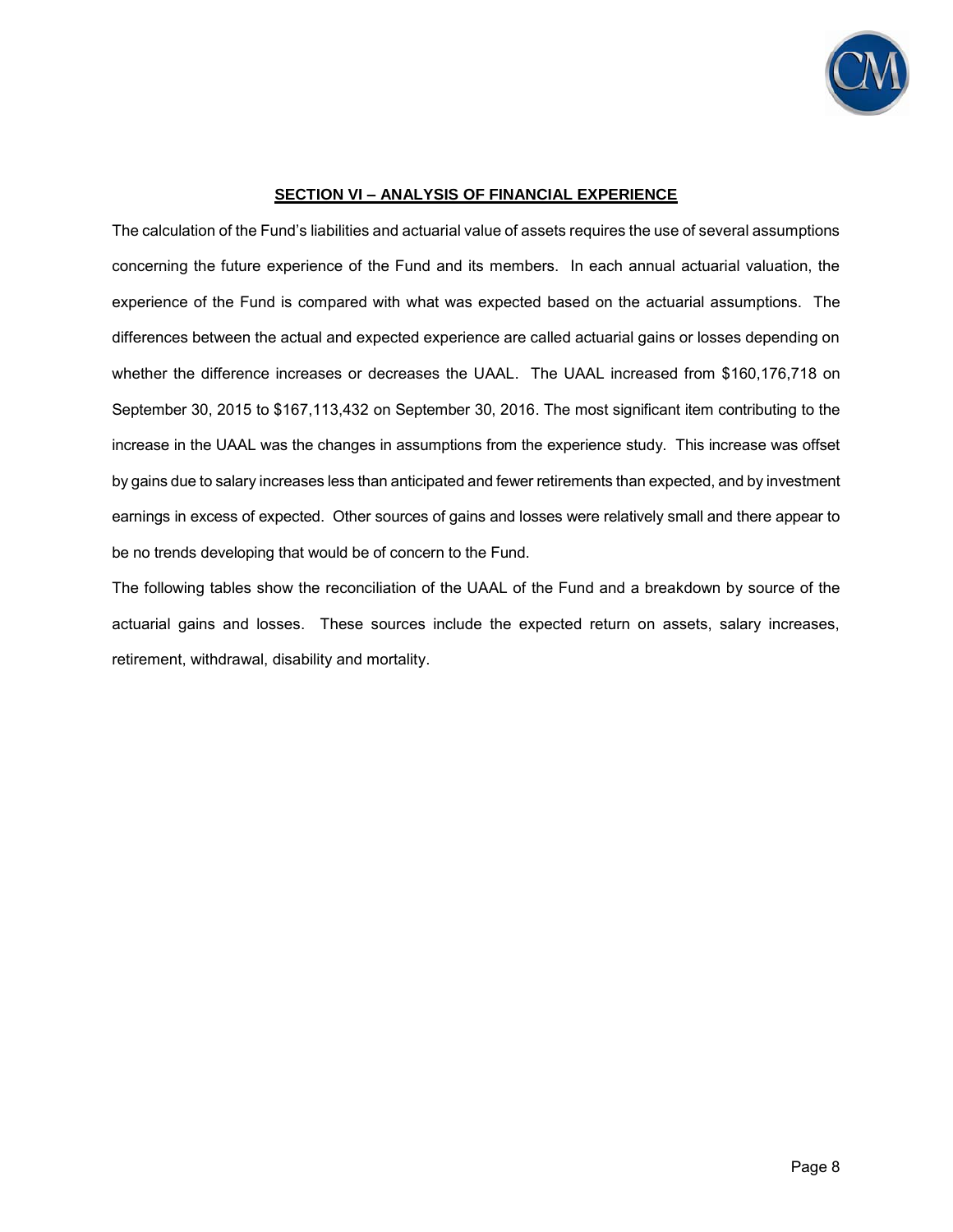

# **RECONCILIATION OF THE UNFUNDED ACTUARIAL ACCRUED LIABILITY FOR THE YEAR ENDING SEPTEMBER 30, 2016**

(Dollar amounts in thousands)

| (1)  | UAAL at beginning of year                                             | \$<br>160,177 |
|------|-----------------------------------------------------------------------|---------------|
| (2)  | Total normal cost at beginning of the year                            | 9,256         |
| (3)  | Actual contributions                                                  | 20,708        |
| (4)  | Interest accrual:<br>$[[(1) + (2)] - \frac{1}{2}[(3)]] \times 0.0784$ | 12,472        |
| (5)  | Expected UAAL before changes:<br>$(1) + (2) - (3) + (4)$              | 161,197       |
| (6)  | Increase from benefit changes                                         | 0             |
| (7)  | Changes from revised actuarial assumptions<br>and methods             | 14,255        |
| (8)  | Expected UAAL after changes:<br>$(5) + (6) + (7)$                     | 175,452       |
| (9)  | Actual UAAL at end of year                                            | 167,113       |
| (10) | (Gain)/Loss: (9) - (8)                                                | \$<br>(8,339) |

# **DEVELOPMENT OF (GAIN)/LOSS FROM INVESTMENT RETURN FOR THE YEAR ENDING SEPTEMBER 30, 2016**

(Dollar amounts in thousands)

| (1) | Actuarial Value of Assets (BOY)                                  | \$<br>267,414  |
|-----|------------------------------------------------------------------|----------------|
| (2) | Net Cash Flow                                                    | (10, 314)      |
| (3) | <b>Expected Return</b><br>$[(1) + \frac{1}{2}[(2)]$   x 0.0784   | 20,561         |
| (4) | <b>Expected Actuarial Value of Assets</b><br>$[(1) + (2) + (3)]$ | 277,661        |
| (5) | Actual Actuarial Value of Assets (EOY)                           | 279,807        |
| (6) | $(Gain)/Loss: (4) - (5)$                                         | \$<br>(2, 146) |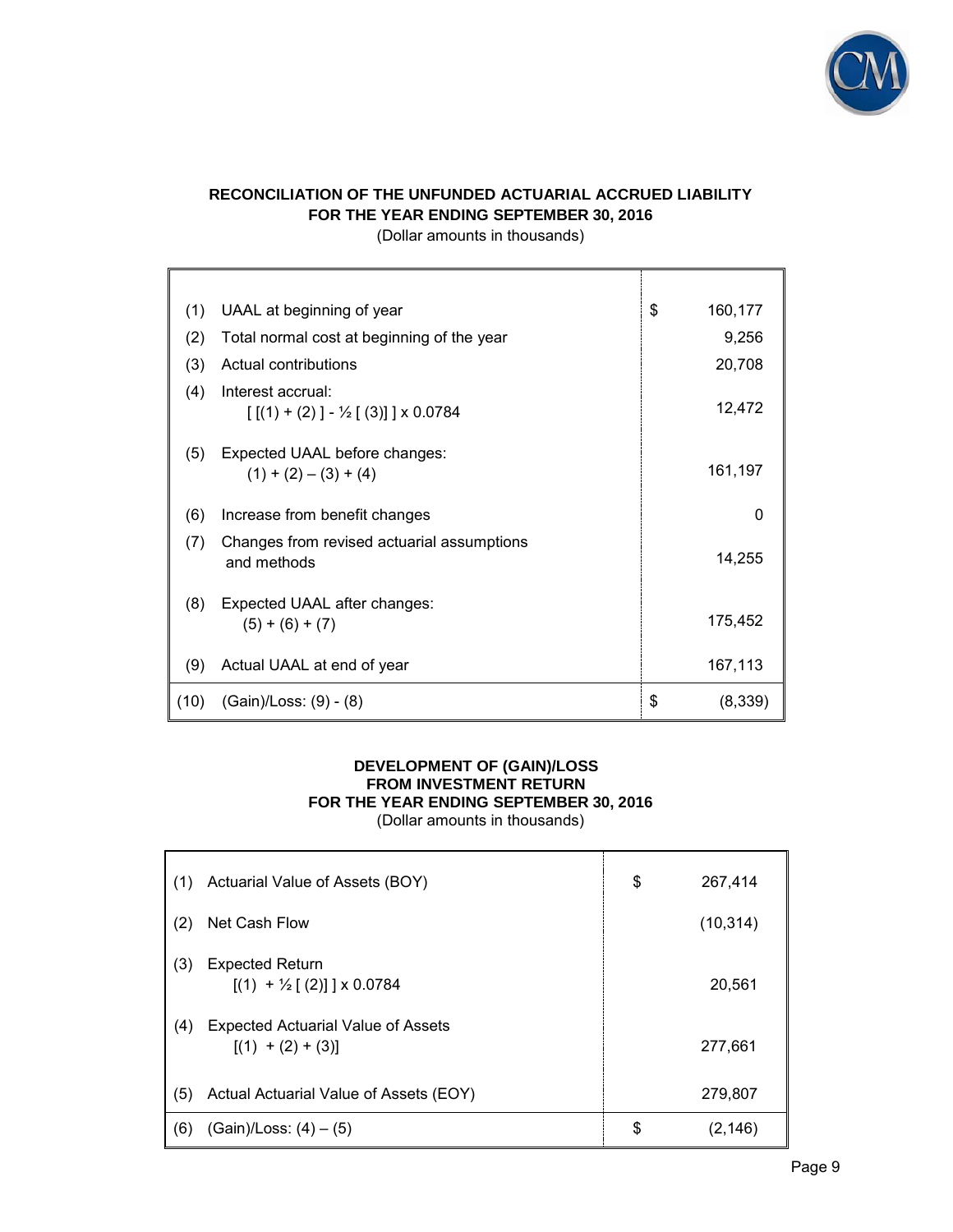

# **(GAINS)/ LOSSES BY SOURCE FOR THE YEAR ENDING SEPTEMBER 30, 2016**

(Dollar amounts in thousands)

|                                                                                                                                                                                                                  |               | $%$ of<br><b>Actuarial</b><br><b>Accrued</b> |
|------------------------------------------------------------------------------------------------------------------------------------------------------------------------------------------------------------------|---------------|----------------------------------------------|
| <b>SOURCE</b>                                                                                                                                                                                                    | <b>Total</b>  | Liability                                    |
| Age and Service Retirements. Generally, earlier<br>retirements cause losses and later retirements<br>cause gains.<br>Withdrawal. More withdrawals than expected<br>usually cause gains and less withdrawals than | \$<br>(3,970) | (0.92)%                                      |
| expected cause losses.<br>Disability Retirements. More disabilities<br>than                                                                                                                                      | 579           | 0.13%                                        |
| expected<br>generally cause<br>losses<br>and<br>less<br>disabilities than expected cause gains.<br>Death-In-Service Benefits. If survivor claims are                                                             | (356)         | (0.08)%                                      |
| less than assumed, there is a gain. If claims are<br>more than assumed, there is a loss.<br>Salary Increases. If salaries increase more than<br>expected, there is a loss. If salaries increase less             | 311           | 0.07%                                        |
| than expected, there is a gain.<br>New Members/Rehires. Any past service causes                                                                                                                                  | (5,869)       | $(1.36)\%$                                   |
| losses.<br>Retiree Mortality. More deaths than expected                                                                                                                                                          | 425           | 0.10%                                        |
| cause gains, less than expected cause losses.<br>Investment Return. Investment income greater<br>than expected causes gains while investment                                                                     | 1,450         | 0.34%                                        |
| income less than expected cause losses.<br>Other. Miscellaneous gains and losses resulting<br>from data corrections, timing of financial<br>transactions, unit transfers, changes in valuation                   | (2, 146)      | $(0.50)\%$                                   |
| software, etc.                                                                                                                                                                                                   | 1,237         | 0.29%                                        |
| <b>Total (Gain)/Loss</b>                                                                                                                                                                                         | \$<br>(8,339) | (1.93)%                                      |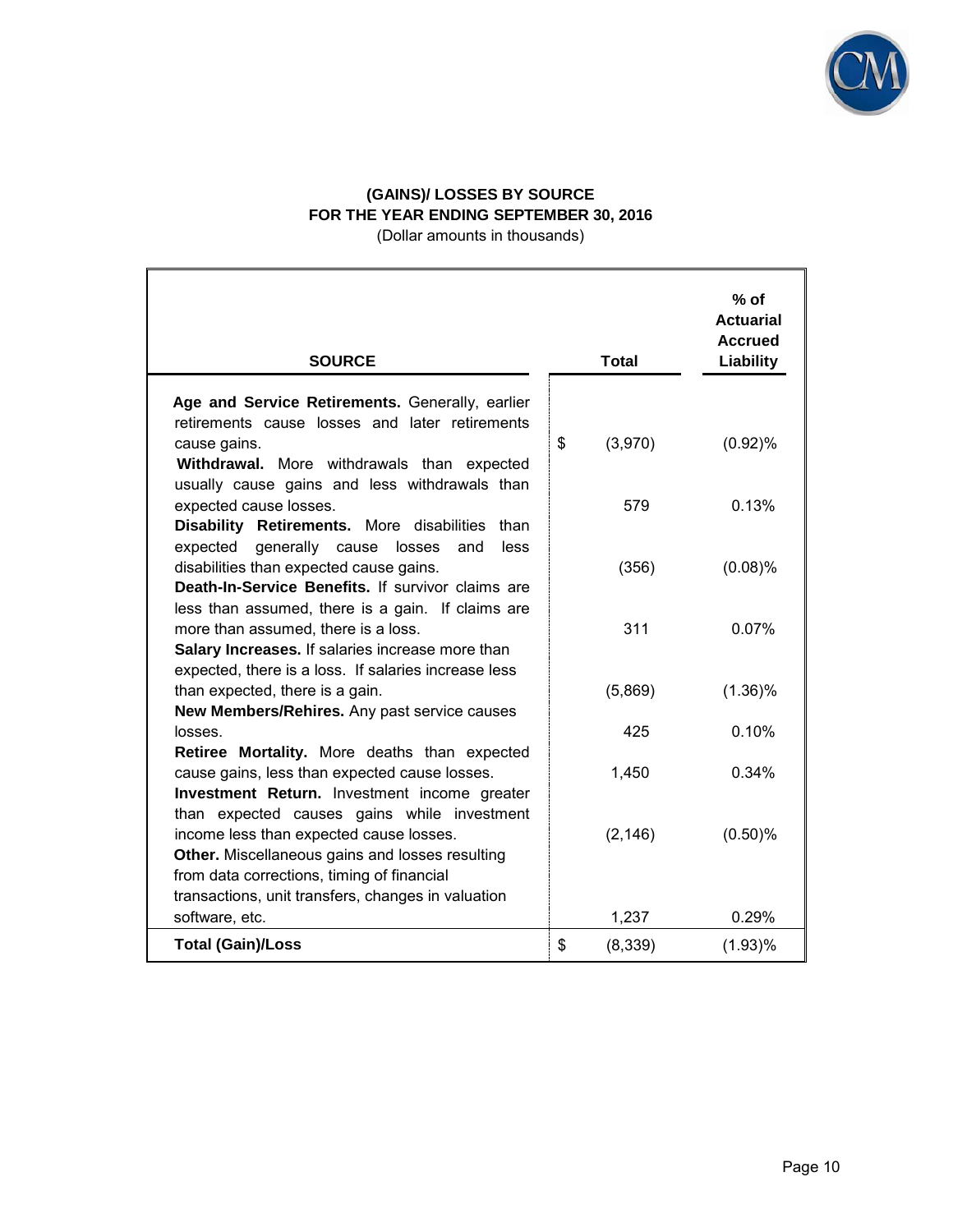

# **SECTION VII - ACCOUNTING INFORMATION**

The information required under Governmental Accounting Standards Board (GASB) Statement Nos. 67 and

68 is issued in separate reports. The following information is provided for informational purposes only.

1. The following is a distribution of the number of employees by type of membership.

| <b>GROUP</b>                                                                | <b>NUMBER</b> |
|-----------------------------------------------------------------------------|---------------|
| Retirees and beneficiaries currently<br>receiving benefits                  | 384           |
| Terminated employees entitled to<br>benefits but not yet receiving benefits | 22            |
| Non-vested inactive members                                                 | 26            |
| Active members                                                              | 336           |
| Total                                                                       | 768           |

# **NUMBER OF ACTIVE AND RETIRED MEMBERS AS OF SEPTEMBER 30, 2016**

2. The schedule of funding progress as shown below.

# **SCHEDULE OF FUNDING PROGRESS**

| <b>Actuarial</b><br><b>Valuation</b><br>Date | <b>Actuarial</b><br>Value of<br><b>Assets</b><br><u>( a )</u> | <b>Actuarial</b><br><b>Accrued</b><br><b>Liability (AAL)</b><br>(b) | <b>Unfunded</b><br><b>AAL</b><br>(UAAL)<br>(b-a) | <b>Funded</b><br><b>Ratio</b><br>(a/b) | Covered<br><b>Payroll</b><br>(c) | UAAL as a<br>Percentage of<br>Covered Payroll<br>$((b-a)/c)$ |
|----------------------------------------------|---------------------------------------------------------------|---------------------------------------------------------------------|--------------------------------------------------|----------------------------------------|----------------------------------|--------------------------------------------------------------|
| 9/30/20111                                   | \$235,869,760                                                 | \$393,634,917                                                       | \$157,765,157                                    | 59.9%                                  | \$41,826,338                     | 377.2%                                                       |
| 9/30/2012 <sup>2</sup>                       | 234,299,529                                                   | 380.469.804                                                         | 146,170,275                                      | 61.6                                   | 42,446,426                       | 344.4                                                        |
| 9/30/2013                                    | 243,315,496                                                   | 414,199,859                                                         | 170,884,363                                      | 58.7                                   | 41,887,006                       | 408.0                                                        |
| 9/30/2014                                    | 257,451,651                                                   | 422,863,202                                                         | 165,411,551                                      | 60.9                                   | 42,698,909                       | 387.4                                                        |
| 9/30/2015                                    | 267,414,404                                                   | 427,591,122                                                         | 160,176,718                                      | 62.5                                   | 42,814,343                       | 374.1                                                        |
| 9/30/20161                                   | 279,807,201                                                   | 446,920,633                                                         | 167, 113, 432                                    | 62.6                                   | 43,022,891                       | 388.4                                                        |

1Reflects changes in actuarial assumptions and methods.

2Reflects changes in methods.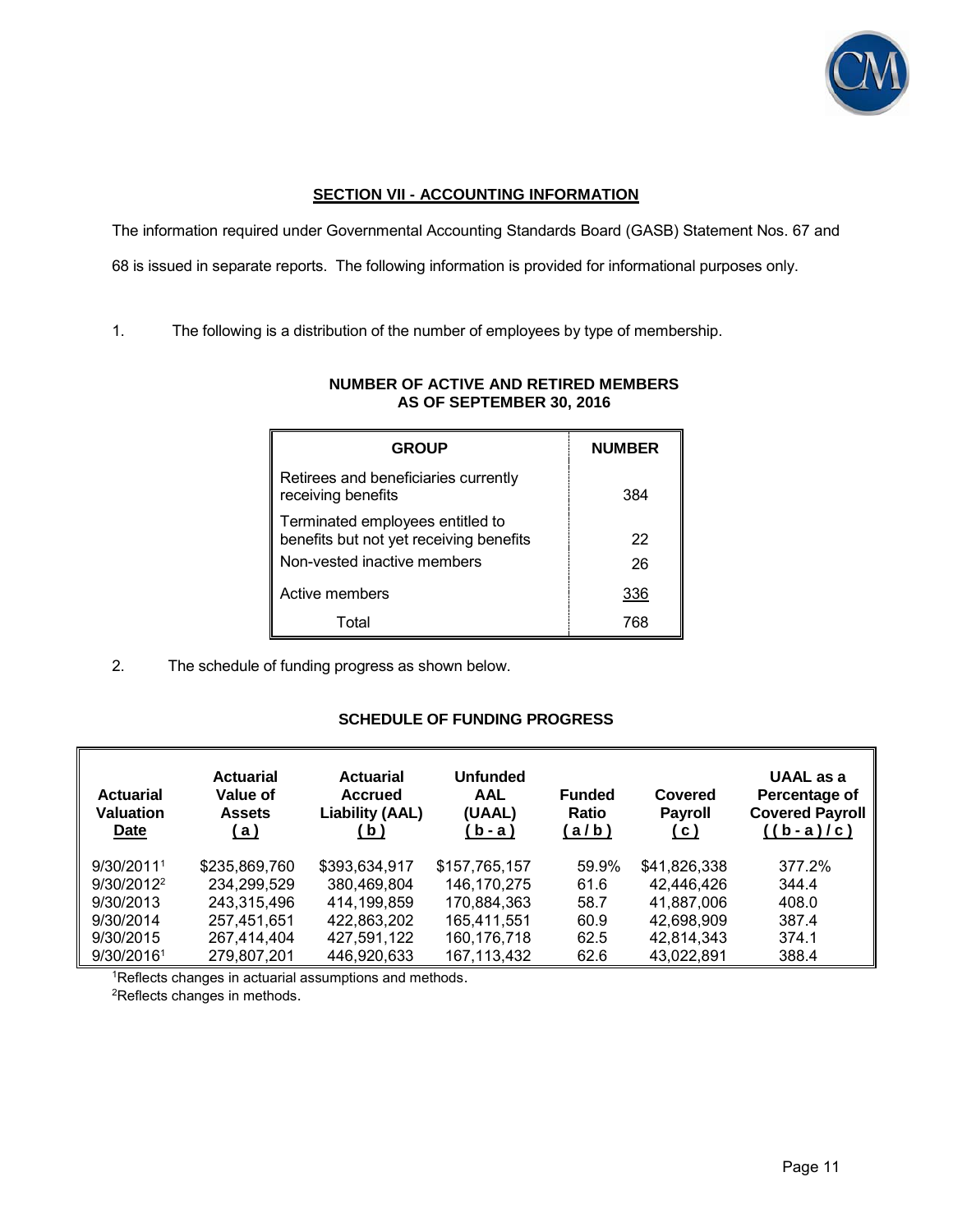

- 3. The information presented above was determined as part of the actuarial valuation at September 30,
	- 2016. Additional information as of the latest actuarial valuation follows.

| Valuation date                                     | 9/30/2016                                                                                                           |
|----------------------------------------------------|---------------------------------------------------------------------------------------------------------------------|
| Actuarial cost method                              | Entry Age Normal                                                                                                    |
| Amortization method                                | Level percent closed                                                                                                |
| Single equivalent remaining<br>amortization period | 23.3 years                                                                                                          |
| Asset valuation method                             | Five-year market related value                                                                                      |
| Actuarial assumptions:                             |                                                                                                                     |
| Investment<br>Rate of return*                      | 7.75%                                                                                                               |
| Projected salary<br>Increases*                     | $3.25$ to $3.50\%$                                                                                                  |
| Cost-of-living adjustments                         | 3.00% per year for certain members<br>hired prior to July 30, 1979 and for<br>spouses benefits subject to increase. |
| *Includes inflation at                             | 2.75%                                                                                                               |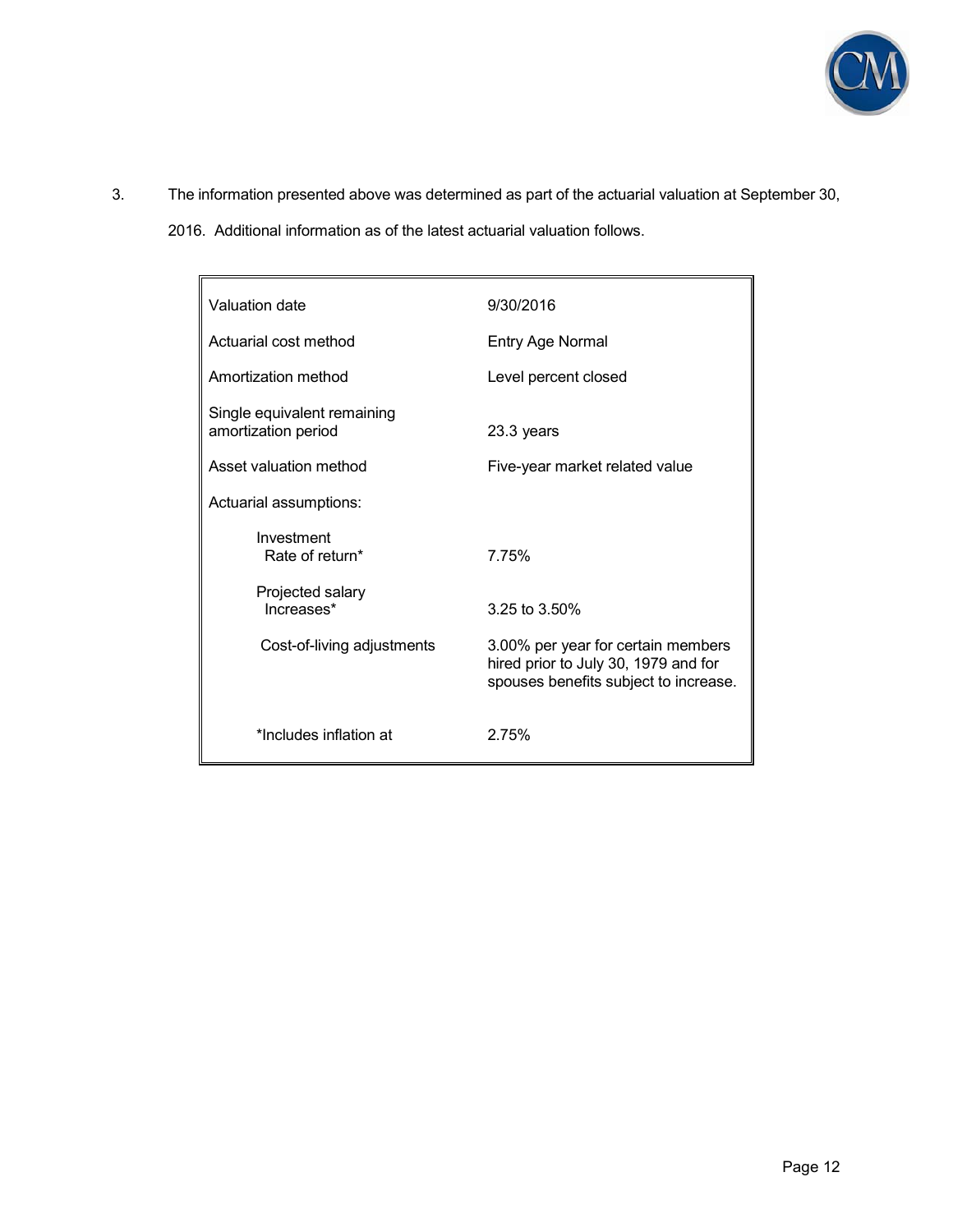

# **SCHEDULE A**

#### **VALUATION BALANCE SHEET SHOWING THE PRESENT AND PROSPECTIVE ASSETS AND LIABILITIES OF THE ALABAMA JUDICIAL RETIREMENT FUND**

|                                                                                                                                                      |          | <b>September 30, 2016</b>                                       |
|------------------------------------------------------------------------------------------------------------------------------------------------------|----------|-----------------------------------------------------------------|
| 1. Actuarial Accrued Liabilities<br>(a) Present active members                                                                                       |          |                                                                 |
| - Service pensions<br>- Disability pensions<br>- Death benefits*<br>- Termination benefits<br>- Total                                                | \$<br>\$ | 144,087,997<br>993,737<br>2,253,241<br>4,096,975<br>151,431,950 |
| (b) Present inactive members<br>- Non-vested<br>- Deferred vested<br>- Total                                                                         | \$<br>\$ | 1,095,978<br>13,556,434<br>14,652,412                           |
| (c) Present retired members and beneficiaries<br>- Service retirements<br>- Disability retirements<br>- Beneficiaries of deceased members<br>- Total | \$       | 243,316,574<br>4,797,822<br>32,721,875<br>280,836,271           |
| (d) Total actuarial accrued liabilities $((a) + (b) + (c))$                                                                                          | \$       | 446,920,633                                                     |
| 2. Actuarial Value of Assets                                                                                                                         | \$       | 279,807,201                                                     |
| 3. Unfunded Actuarial Accrued Liability (1(d) - 2)                                                                                                   | \$       | 167,113,432                                                     |

\*Liability for death benefits payable after retirement is included with liability for service and disability pensions.

**SOLVENCY TEST** (\$1000's)

|                        |                                                               | <b>Aggregate Accrued Liabilities For</b>               |                                                                       |                                  |      | <b>Portion of Accrued Liabilities</b><br><b>Covered by Reported Asset</b> |       |
|------------------------|---------------------------------------------------------------|--------------------------------------------------------|-----------------------------------------------------------------------|----------------------------------|------|---------------------------------------------------------------------------|-------|
| Valuation<br>Date      | (1)<br><b>Active</b><br><b>Member</b><br><b>Contributions</b> | (2)<br><b>Retirants</b><br>and<br><b>Beneficiaries</b> | (3)<br><b>Active Members</b><br>(Employer<br><b>Financed Portion)</b> | <b>Reported</b><br><b>Assets</b> | (1)  | (2)                                                                       | (3)   |
| 9/30/20161             | \$45,900                                                      | \$280.836                                              | \$120.185                                                             | \$279.807                        | 100% | 83%                                                                       | $0\%$ |
| 9/30/2015              | 42.745                                                        | 272.624                                                | 112.222                                                               | 267.414                          | 100  | 82                                                                        | 0     |
| 9/30/2014              | 40.981                                                        | 268.439                                                | 113.443                                                               | 257.452                          | 100  | 81                                                                        | 0     |
| 9/30/2013              | 37.366                                                        | 270.430                                                | 106.404                                                               | 243.315                          | 100  | 76                                                                        | 0     |
| $9/30/2012^2$          | 38.341                                                        | 237.197                                                | 104.932                                                               | 234.300                          | 100  | 83                                                                        |       |
| 9/30/2011 <sup>1</sup> | 32.898                                                        | 250.731                                                | 110.006                                                               | 235,870                          | 100  | 81                                                                        | 0     |

<sup>1</sup>Reflects changes in actuarial assumptions and methods.

2Reflects changes in methods.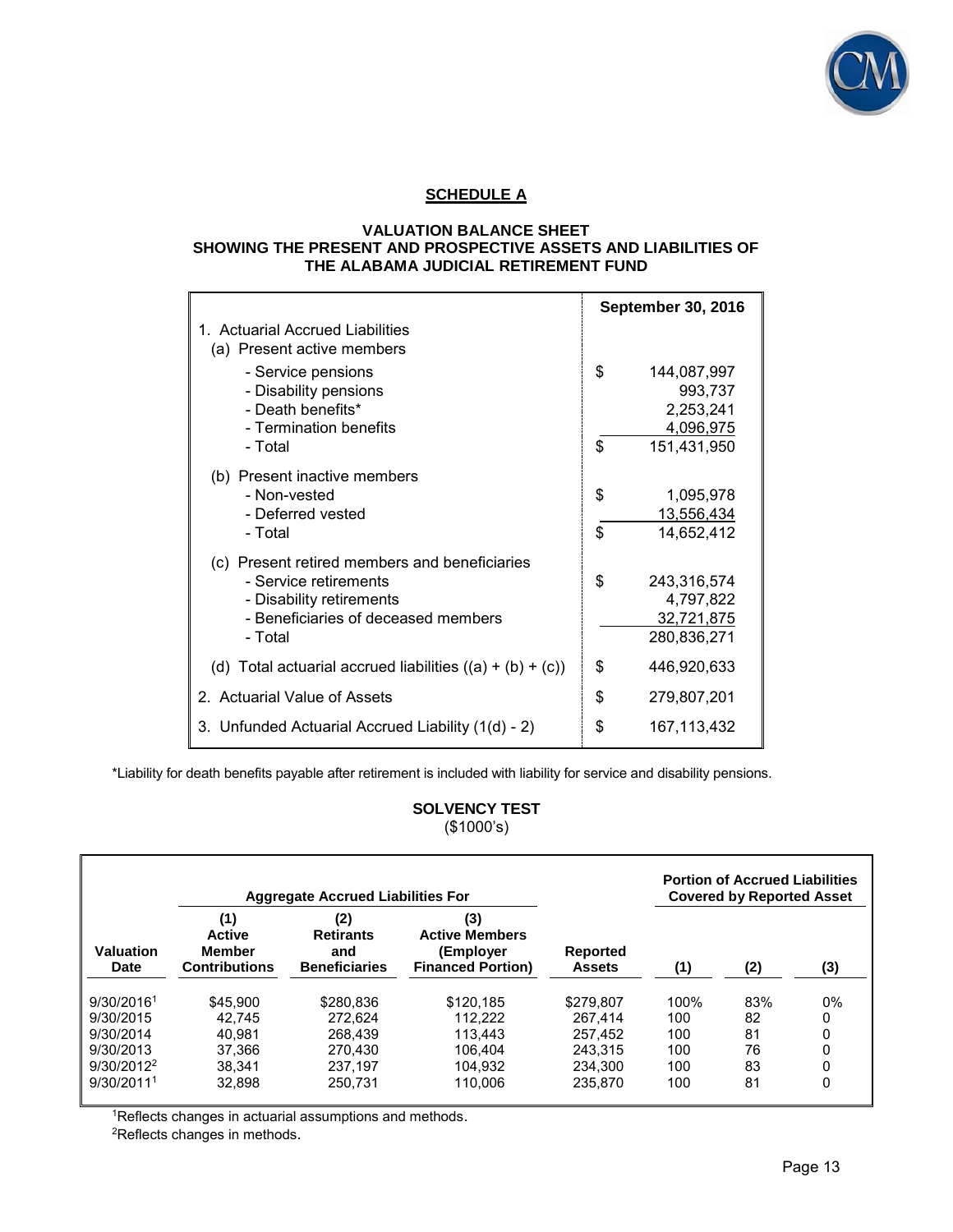

# **SCHEDULE B**

# **DEVELOPMENT OF THE ACTUARIAL VALUE OF ASSETS**

| (1)  | Actuarial Value of Assets on September 30, 2015                                                                                                                                                                                                                | \$           | 267,414,404                                                               |
|------|----------------------------------------------------------------------------------------------------------------------------------------------------------------------------------------------------------------------------------------------------------------|--------------|---------------------------------------------------------------------------|
| (2)  | Market Value of Assets on September 30, 2016                                                                                                                                                                                                                   |              | 279,971,331                                                               |
| (3)  | Market Value of Assets on September 30, 2015                                                                                                                                                                                                                   |              | 261,963,560                                                               |
| (4)  | Cash Flow<br>Contributions<br>a.<br><b>Benefit Payments</b><br>b.<br><b>Refund to Members</b><br>C <sub>1</sub><br>Transfer to Expense Fund - Interest Forfeitures<br>d.<br>e. Investment Expenses<br>Net Cash Flow: $(a + b + c + d + e)$<br>f.               | $\mathbb{S}$ | 20,707,874<br>(30, 902, 279)<br>(105, 614)<br>(13, 791)<br>(10, 313, 810) |
| (5)  | Actual Investment Return $((2) - (3) - (4)f)$                                                                                                                                                                                                                  |              | 28,321,581                                                                |
| (6)  | Assumed Rate of Return on Assets                                                                                                                                                                                                                               |              | 8.00%                                                                     |
| (7)  | Amount for Immediate Recognition<br>$[(3) * (6)] + [((4)a + (4)b + (4)c + (4)d) * 0.5 * (6)] + (4)e$                                                                                                                                                           |              | 20,544,532                                                                |
| (8)  | Investment Gain/(Loss) for the Fiscal Year ((5) - (7))                                                                                                                                                                                                         |              | 7,777,049                                                                 |
| (9)  | Phased-In Recognition of Investment Gain/(Loss)<br>Current Year: $0.2 * (8)$<br>a.<br><b>First Prior Year</b><br>$h_{-}$<br>Second Prior Year<br>C.<br>Third Prior Year<br>d.<br>Fourth Prior Year<br>$e_{1}$<br>Total Recognized Investment Gain/(Loss)<br>f. | $\mathbb{S}$ | 1,555,410<br>(4, 473, 538)<br>2,283,473<br>2,796,730<br>2,162,075         |
| (10) | Actuarial Value of Assets on September 30, 2016<br>$(1) + (4) f + (7) + (9) f$                                                                                                                                                                                 | \$           | 279,807,201                                                               |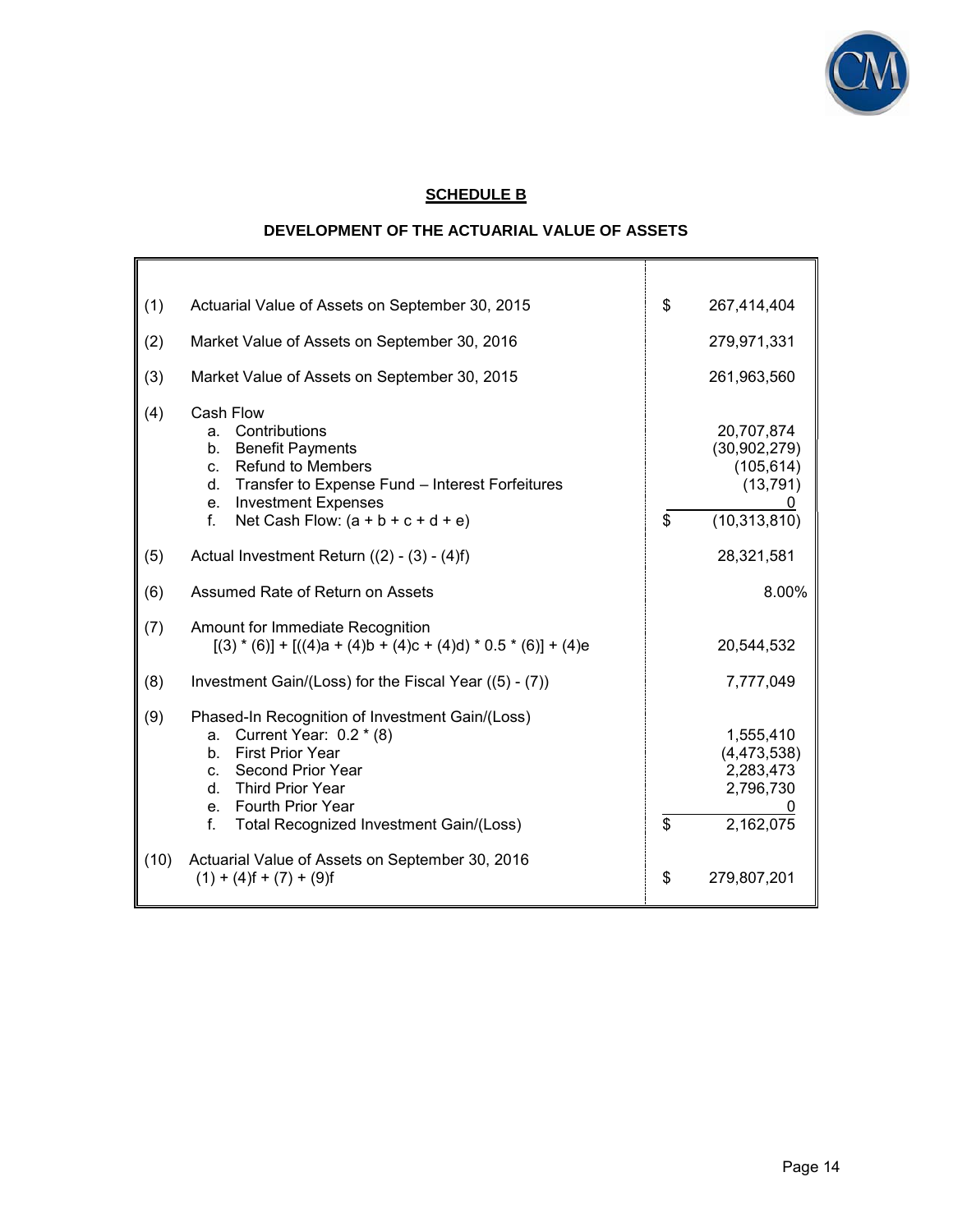

# **SCHEDULE C**

#### **SUMMARY OF RECEIPTS AND DISBURSEMENTS FOR THE PERIOD ENDING SEPTEMBER 30, 2016**

| Receipts for the Period                         |                    |
|-------------------------------------------------|--------------------|
| Contributions:<br><b>Members</b>                | \$<br>3,723,276    |
| Employer                                        | <u>16,984,598</u>  |
| Total                                           | \$<br>20,707,874   |
| Investment Income                               | 28,321,581         |
| <b>TOTAL</b>                                    | \$<br>49,029,455   |
| Disbursements for the Period                    |                    |
| <b>Benefit Payments</b>                         | \$<br>30,902,279   |
| <b>Refunds to Members</b>                       | 105,614            |
| Transfer to Expense Fund                        | 13,791             |
| <b>TOTAL</b>                                    | \$<br>31,021,684   |
| <b>Excess of Receipts over Disbursements</b>    | \$<br>18,007,771   |
| <b>Reconciliation of Asset Balances</b>         |                    |
| Market Value of Assets as of September 30, 2015 | \$<br>261,963,560  |
| <b>Excess of Receipts over Disbursements</b>    | <u>18,007,771</u>  |
| Market Value of Assets as of September 30, 2016 | <u>279,971,331</u> |
|                                                 |                    |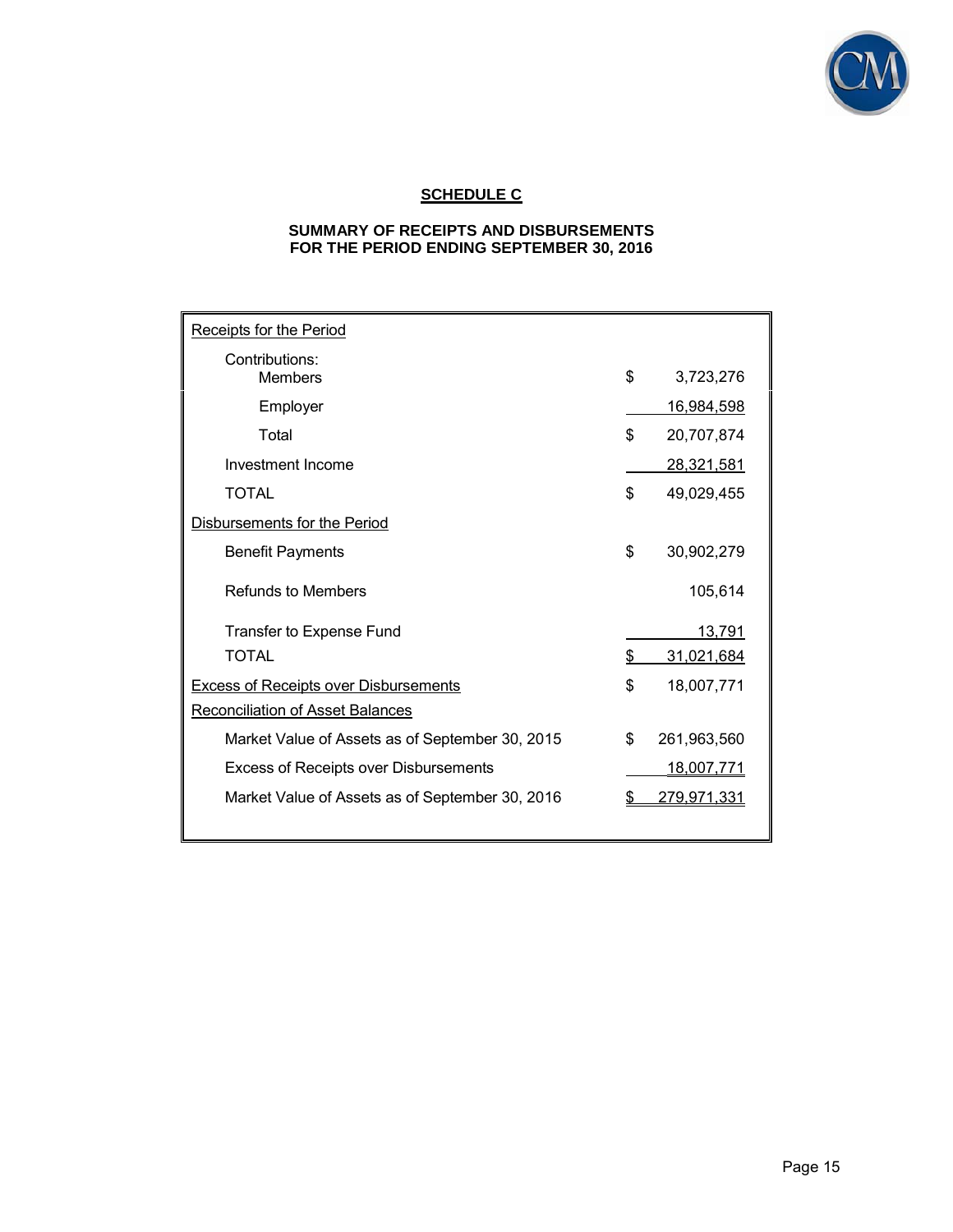

## **SCHEDULE D**

#### **OUTLINE OF ACTUARIAL ASSUMPTIONS AND METHODS**

#### **The assumptions and methods used in the valuation are based on the actuarial experience study prepared as of September 30, 2015 and adopted by the Board on September 29, 2016.**

**Investment Rate of Return**: 7.75% per annum, compounded annually, including inflation at 2.75%.

**Salary Increases**: 3.50% per annum for all ages with service less than 14 years, and 3.25% per annum for all ages with service of 14 years or more, compounded annually, including wage inflation at 3.00%.

**Separations Before Retirement**: Representative values of the assumed annual rates of withdrawal, death and disability are as follows:

| Disability** |
|--------------|
|              |
| 0.020%       |
|              |
|              |
|              |
|              |
|              |
|              |
|              |
|              |

\* Rates of pre-retirement mortality are according to the sex distinct RP-2000 Employee Mortality Table (with the sex distinct RP-2000 Combined Mortality Table for ages over 70) projected with Scale BB to 2020 with an adjustment factor of 90% for males and 60% for females.

\*\*Disability rates turn off at retirement eligibility.

**Rates of Retirement**: Between the ages of 55 and 59, 25% of members are assumed to retire in the year when first eligible and 10% in each year thereafter. Between the ages of 60 and 69, 30% of members are assumed to retire in the year when first eligible and 15% in each year thereafter. 30% of the remaining members are assumed to retire each year between age 70 and 74, and all remaining members are assumed to retire at age 75.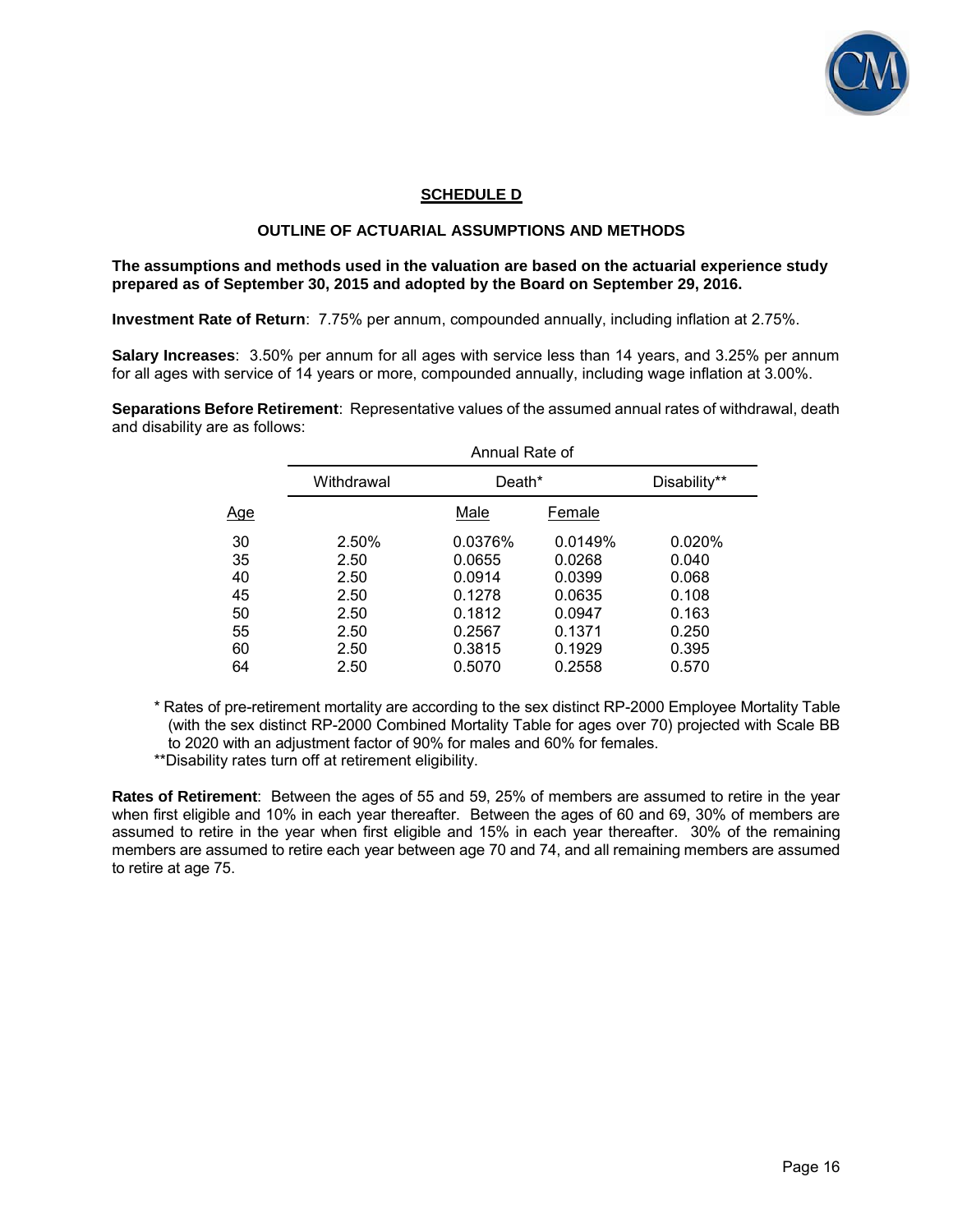

**Deaths After Retirement**: Rates of mortality for the period after service retirement are according to the sex distinct RP-2000 White Collar Mortality Table projected to 2020 using scale BB and adjusted 115% for males and 112% for females older than age 78. The sex distinct RP-2000 Disabled Mortality Table projected to 2020 using scale BB and adjusted 105% for males and 120% for females. Representative values of assumed mortality are as follows:

|            | Service Retirement |         | <b>Disability Retirement</b> |         |
|------------|--------------------|---------|------------------------------|---------|
| <u>Age</u> | Male               | Female  | Male                         | Female  |
| 55         | 0.3575%            | 0.2339% | 3.5044%                      | 1.7959% |
| 60         | 0.5579             | 0.3825  | 3.8359                       | 2.1434  |
| 65         | 0.9991             | 0.6795  | 4.1382                       | 2.6417  |
| 70         | 1.6384             | 1.1928  | 4.8570                       | 3.5474  |
| 75         | 2.8589             | 2.0200  | 6.3692                       | 4.9231  |
| 80         | 5.0501             | 3.7900  | 8.4883                       | 6.8160  |
| 85         | 8.8966             | 6.5271  | 10.9897                      | 9.4450  |
| 90         | 16.4327            | 11.3249 | 15.4359                      | 13.4706 |

**Percent Married**: 85% of active members are assumed to be married with the husband 4 years older than the wife.

**Actuarial Method**: Individual Entry age normal. Gains and losses are reflected in the unfunded accrued liability.

**Assets**: Actuarial Value as developed in Schedule B. The actuarial value of assets recognizes a portion of the difference between the market value of assets and the expected value of assets, based on the assumed valuation rate of return. The amount recognized each year is 20% of the difference between market value and expected market value. In order to reduce short-term volatility in valuation results and because the market value and actuarial value of assets were close in value, the actuarial value of assets was set equal to the market value on September 30, 2012. 5-year smoothing commenced again beginning September 30, 2013.

**Liability for Current Inactive Non-Vested Members**: Member Contribution Balance is multiplied by a factor of 1.0.

**Post Retirement Increases:** Allowances of retired members and spouses who receive benefits based on the salaries prescribed by law for the position are assumed to increase by 3.00% per year. The members' actual salaries at retirement are assumed to be equal to the salary prescribed by law for their position.

**Benefits Payable upon Separation from Service:** Active members who terminated from service prior to becoming eligible for a benefit are assumed to receive a refund of contributions with interest assumed to be 4% per year.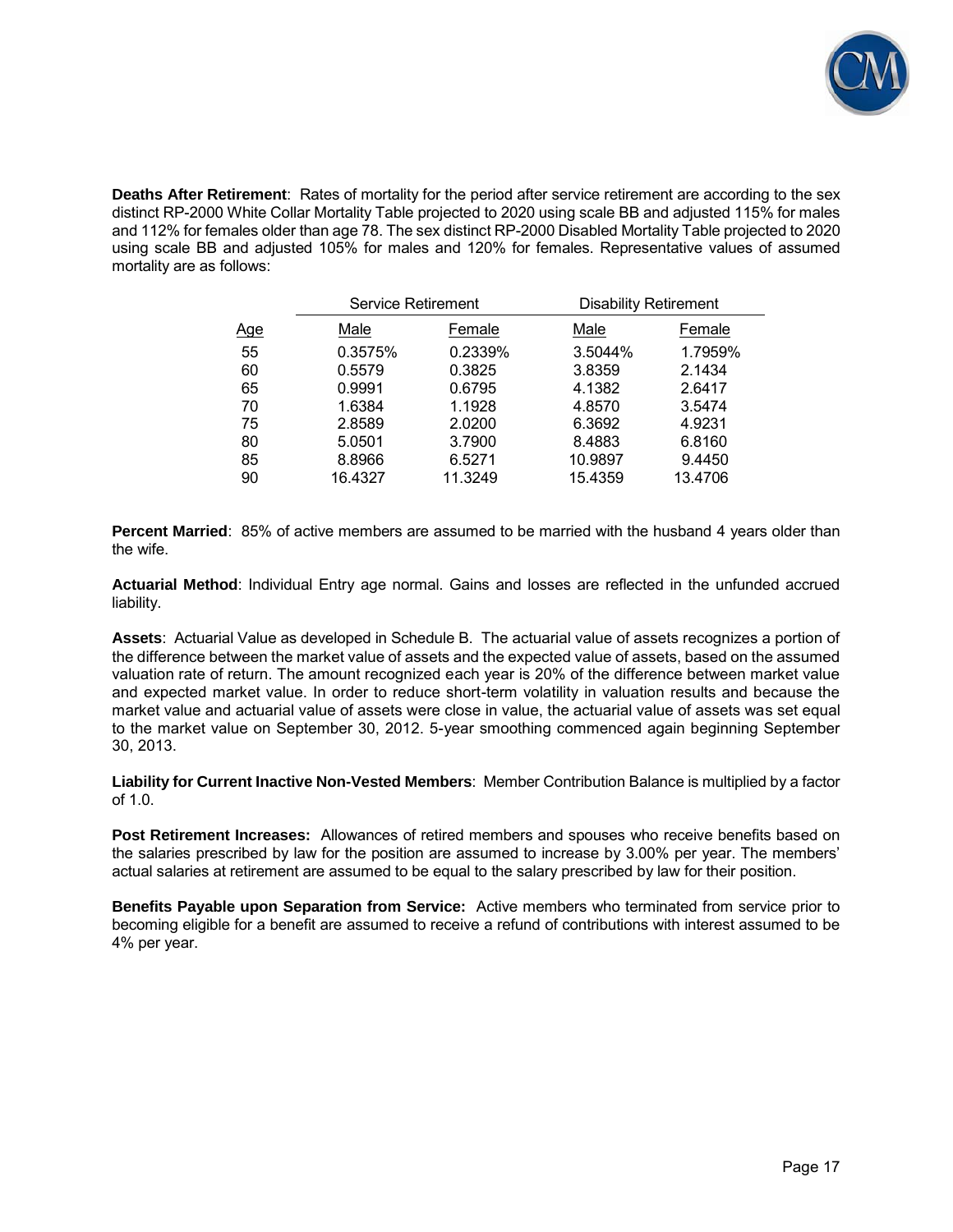

### **SCHEDULE E**

#### **ACTUARIAL COST METHOD**

- 1. The valuation is prepared on the projected benefit basis, under which the present value, at the interest rate assumed to be earned in the future (see Schedules D and E for a description of the interest rate used), of each member's expected benefit payable at retirement or death is determined, based on his age, service, sex and compensation. The calculations take into account the probability of a member's death or termination of employment prior to becoming eligible for a benefit, as well as the probability of his terminating with a service, disability or survivor's benefit. Future salary increases are also anticipated. The present value of the expected benefits payable on account of the active members is added to the present value of the expected future payments to retired members and beneficiaries to obtain the present value of all expected benefits payable from the Fund on account of the present group of members and beneficiaries.
- 2. The employer contributions required to support the benefits of the Fund are determined following a level funding approach, and consist of a normal contribution and an accrued liability contribution.
- 3. The normal contribution is determined using the "individual entry age normal" method. Under this method, a calculation is made to determine the uniform and constant percentage rate of employer contribution which, if applied to the compensation of each new member during the entire period of his anticipated covered service, would be required in addition to the contributions of the member to meet the cost of all benefits payable on his behalf.
- 4. The unfunded accrued liability contributions are determined by subtracting the present value of prospective employer normal contributions and member contributions together with the current assets held from the present value of expected benefits to be paid from the Fund.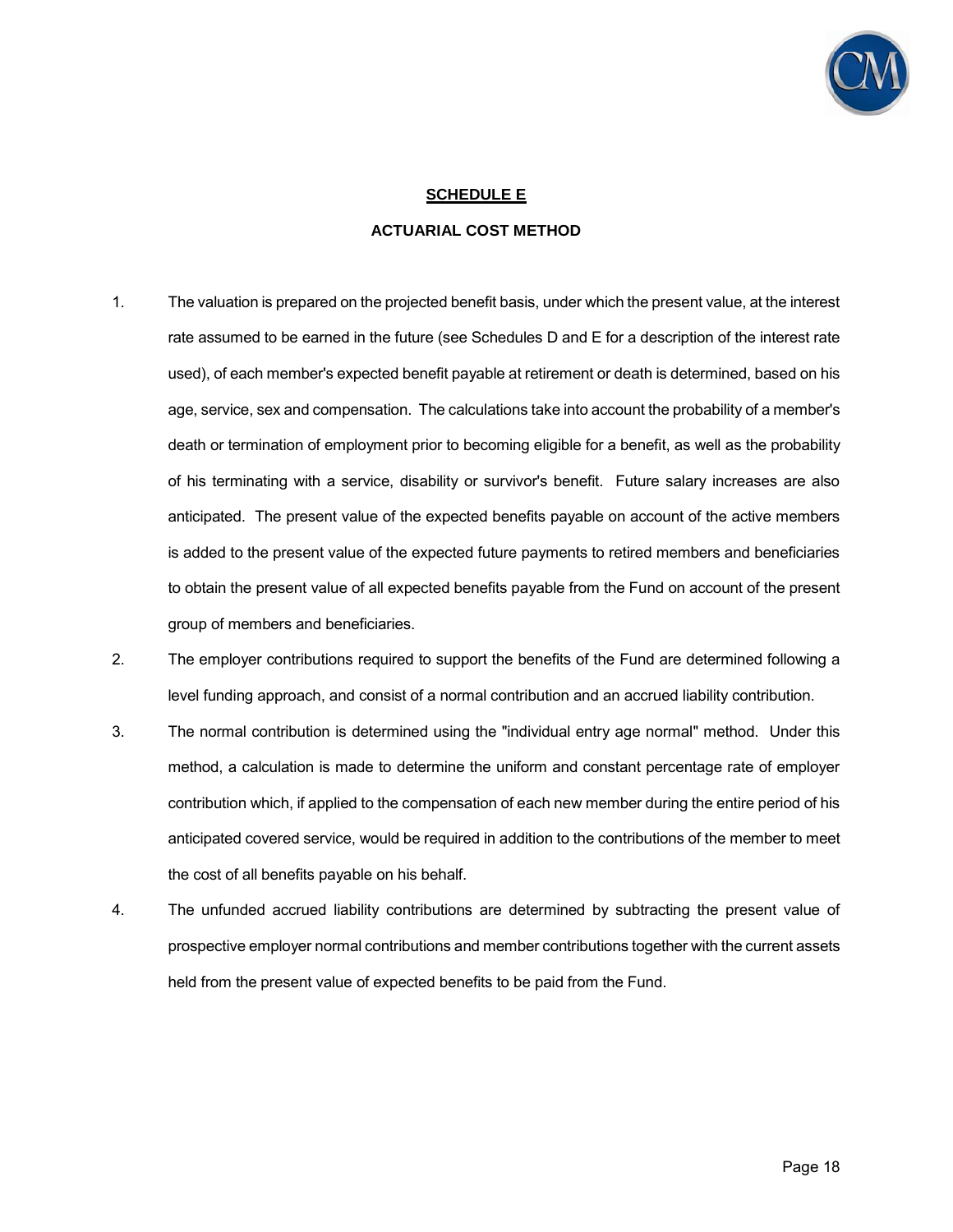

# **SCHEDULE F**

# **FUNDING POLICY OF THE ERS BOARD OF CONTROL FOR THE ADMINISTRATION OF THE JUDICIAL RETIREMENT FUND**

The purpose of the funding policy is to state the overall funding objectives for the Judicial Retirement Fund (Fund), the benchmarks that will be used to measure progress in achieving those goals, and the methods and assumptions that will be employed to develop the benchmarks.

The funding policy reflects the Board's long-term strategy for stability in funding of the plan. For that reason, it is critical that this funding policy remain unchanged until its objectives are met.

### **I. Funding Objectives**

The goal in requiring employer and member contributions to the Fund is to accumulate sufficient assets during a member's employment to fully finance the benefits the member is expected to receive throughout retirement. In meeting this objective, the Fund will strive to meet the following funding objectives:

- To maintain an increasing funded ratio (ratio of fund actuarial value of assets to actuarial accrued liabilities) that reflects a trend of improved actuarial condition. The long-term objective is to attain a funded ratio which is consistent with the fiscal health and long-term stability of the Fund.
- To maintain adequate asset levels to finance the benefits promised to members and monitor the future demands for liquidity.
- To develop a pattern of contribution rates expressed as a percentage of member payroll as measured by valuations prepared in accordance with applicable State laws and the principles of practice prescribed by the Actuarial Standards Board. In no event will the employer contribution rate be negative.
- To provide intergenerational equity for taxpayers with respect to Fund costs.

### **II. Benchmarks**

To track progress in achieving the previously outlined funding objectives, the following benchmarks will be measured annually as of the valuation date. The valuation date is the date that the annual actuarial valuation of the Fund's assets and liabilities is prepared. This date is currently September 30<sup>th</sup> each year with due recognition that a single year's results may not be indicative of long-term trends:

 **Funded ratio** – The funded ratio, defined as the actuarial value of assets divided by the actuarial accrued liability, should increase over time, before adjustments for changes in benefits, actuarial methods, and/or actuarial assumptions. An open amortization period is one for which the amortization period is recalculated on a yearly basis and the ending date of the amortization period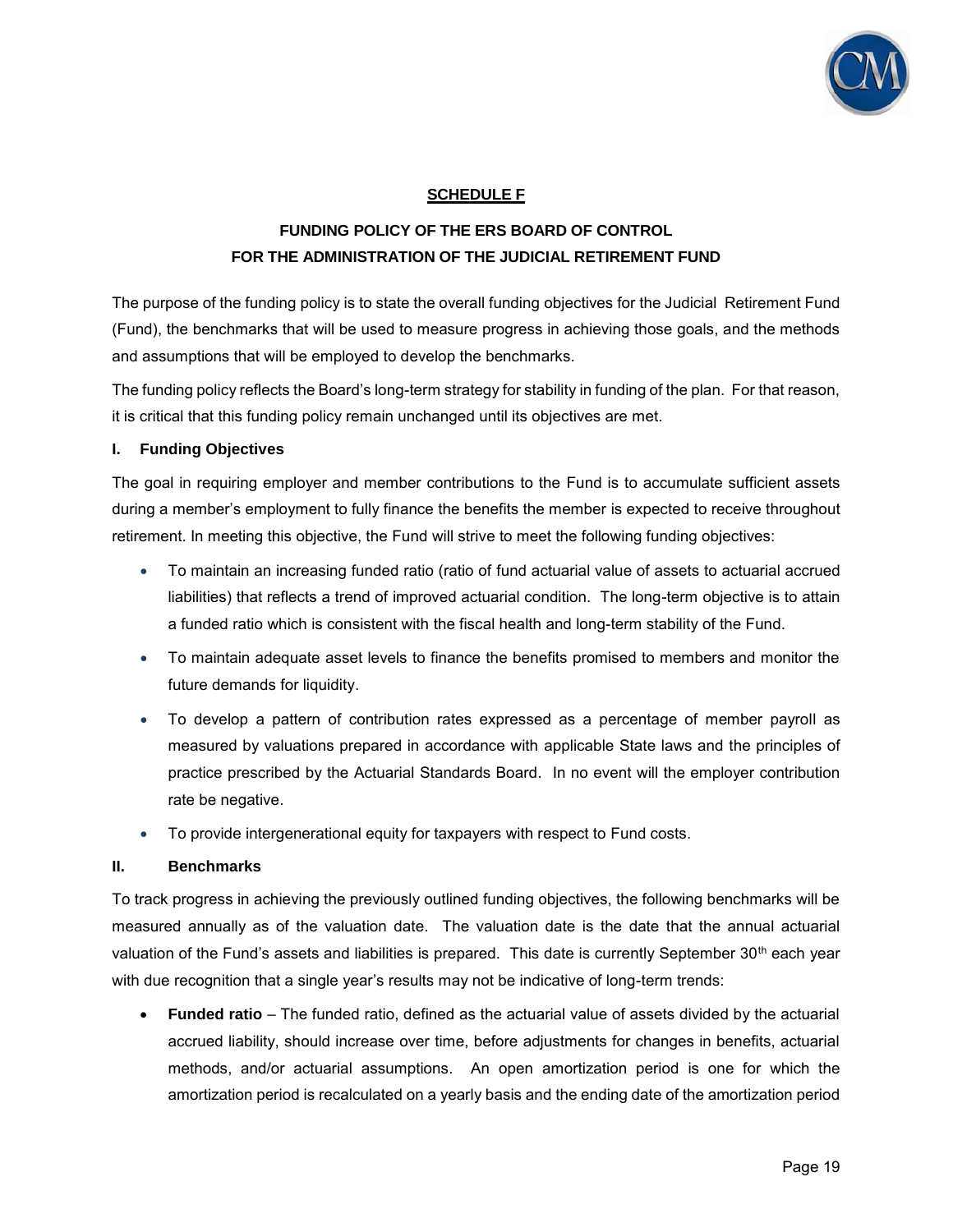

is a variable with each recalculation. A closed amortization period is one which is calculated over a fixed period and at the end of that period, the amount is fully amortized.

**Unfunded Actuarial Accrued Liability (UAAL)** 

- **Transitional UAAL -** The UAAL established as of the initial valuation date for which this funding policy is adopted shall be known as the Transitional UAAL.
- **New Incremental UAAL -** Each subsequent valuation will produce a New Incremental UAAL consisting of all benefit changes, assumption and method changes and experience gains and/or losses that have occurred since the previous valuation.

# **UAAL Amortization Period and Contribution Rates**

- $\triangleright$  The Transitional UAAL will be amortized over a closed period. The closed period shall be the amortization period for the valuation preceding the adoption of the funding policy not to exceed 30 years.
- Each New Incremental UAAL shall be amortized over a closed 30 year period.
- $\triangleright$  Employer Normal Contribution Rate the contribution rate determined as of the valuation date each year based on the provisions of Alabama Code Sections 36-27-24 and 12-18-2.
- $\triangleright$  In each valuation subsequent to the adoption of this funding policy the required employer contribution rate will be determined by the summation of the employer Normal Contribution Rate, a contribution rate for administrative expenses, the individual amortization rate for each of the New Incremental UAAL bases, the amortization rate for the Transitional UAAL.

### **III. Methods and Assumptions**

The actuarial funding method used to develop the benchmarks will be the Entry Age Normal (EAN) actuarial cost method. The actuarial methods and assumptions used will be those last adopted by the Board based upon the advice and recommendation of the actuary. The actuary shall conduct an investigation into the Fund's experience at least every five years and utilize the results of the investigation to form the basis for those recommendations.

### **IV. Funding Policy Progress**

 The Board will periodically have projections of funded status performed to assess the current and expected future progress towards the overall funding goals of the Fund.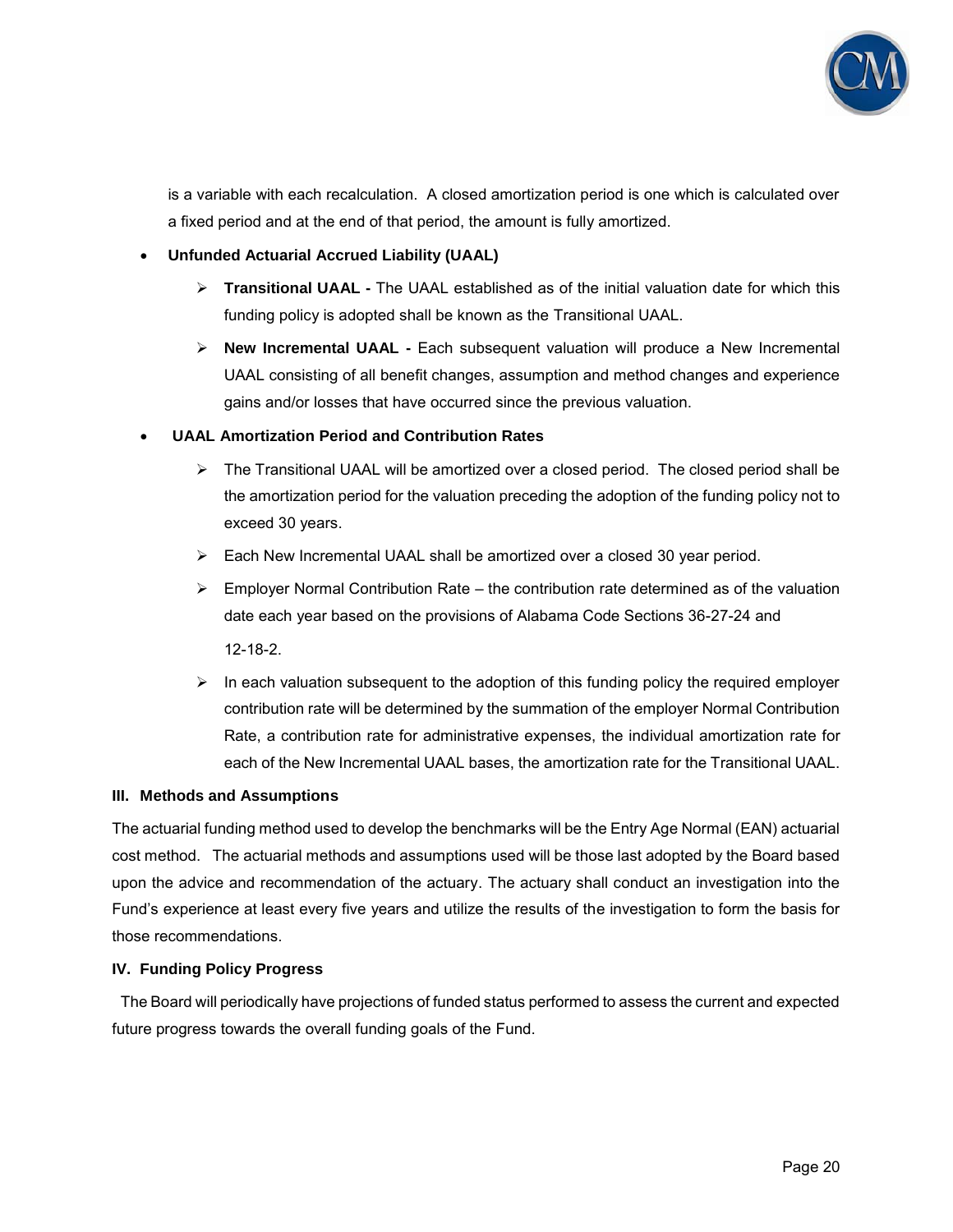

# **SCHEDULE G**

# **AMORTIZATION OF UAAL**

|                       | Balance of    | Annual       |
|-----------------------|---------------|--------------|
|                       | Transitional  | Amortization |
| <b>Valuation Date</b> | UAAL          | Payment      |
| 9/30/2012             | \$146,170,275 | \$9,874,774  |
| 9/30/2013             | 147,989,123   | 10,195,704   |
| 9/30/2014             | 149,632,550   | 10,527,064   |
| 9/30/2015             | 151,076,090   | 10,869,194   |
| 9/30/2016             | 152,292,983   | 11,207,290   |
| 9/30/2017             | 152,888,399   | 11,543,509   |
| 9/30/2018             | 153, 193, 742 | 11,889,814   |
| 9/30/2019             | 153, 176, 443 | 12,246,508   |
| 9/30/2020             | 152,801,109   | 12,613,904   |
| 9/30/2021             | 152,029,291   | 12,992,321   |
| 9/30/2022             | 150,819,241   | 13,382,090   |
| 9/30/2023             | 149, 125, 641 | 13,783,553   |
| 9/30/2024             | 146.899.326   | 14,197,060   |
| 9/30/2025             | 144,086,964   | 14,622,971   |
| 9/30/2026             | 140,630,732   | 15,061,661   |
| 9/30/2027             | 136,467,953   | 15,513,510   |
| 9/30/2028             | 131,530,709   | 15,978,916   |
| 9/30/2029             | 125,745,424   | 16,458,283   |
| 9/30/2030             | 119,032,411   | 16,952,032   |
| 9/30/2031             | 111,305,391   | 17,460,593   |
| 9/30/2032             | 102,470,966   | 17,984,410   |
| 9/30/2033             | 92,428,056    | 18,523,943   |
| 9/30/2034             | 81,067,288    | 19,079,661   |
| 9/30/2035             | 68,270,342    | 19,652,051   |
| 9/30/2036             | 53,909,242    | 20,241,612   |
| 9/30/2037             | 37,845,596    | 20,848,861   |
| 9/30/2038             | 19,929,769    | 21,474,326   |
| 9/30/2039             | 0             | 0            |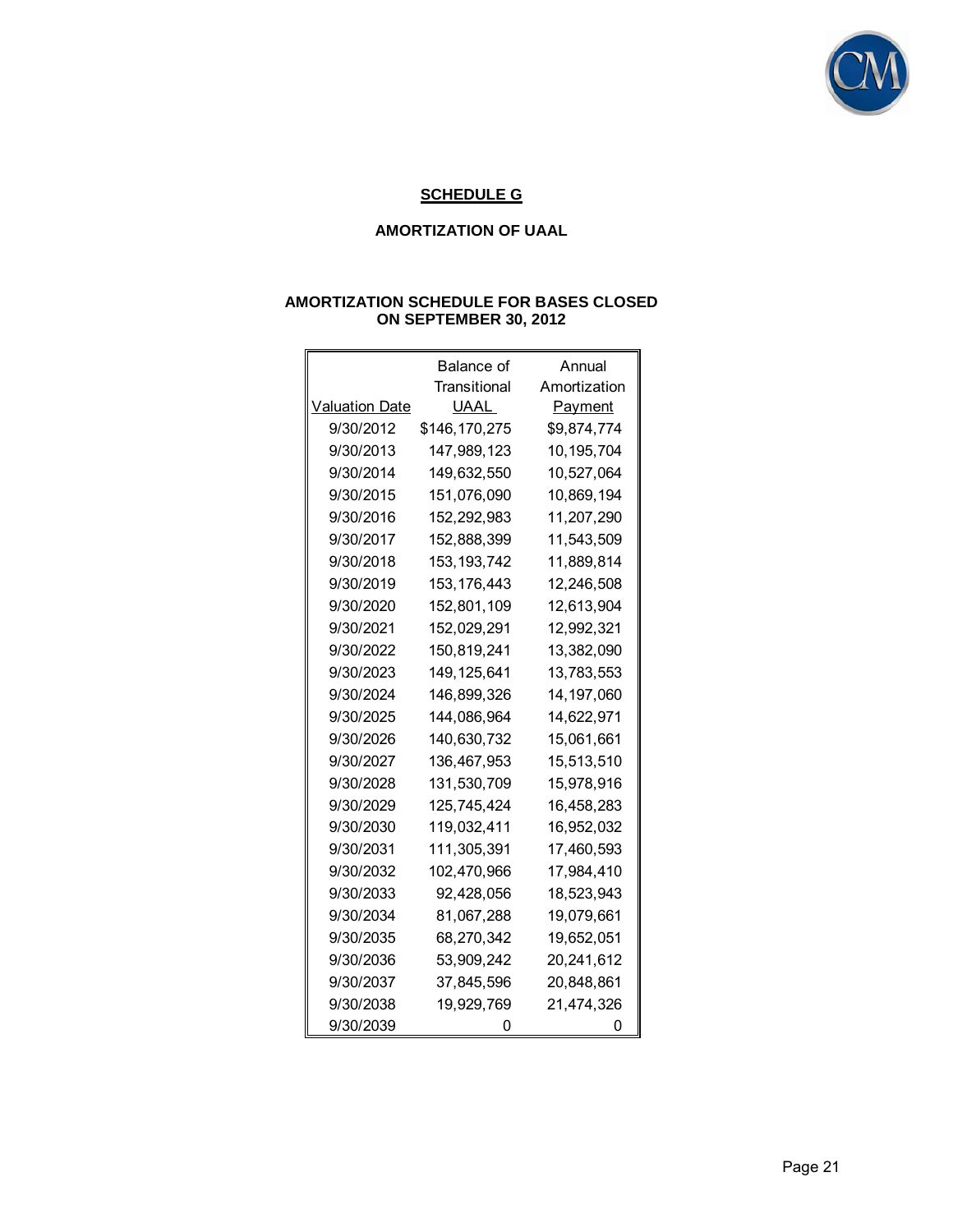

|                       | Balance of      | Annual       |
|-----------------------|-----------------|--------------|
|                       | New Incremental | Amortization |
| <b>Valuation Date</b> | UAAL 9/30/2013  | Payment      |
| 9/30/2013             | \$22,895,240    | \$1,468,459  |
| 9/30/2014             | 23,258,400      | 1,516,184    |
| 9/30/2015             | 23,602,888      | 1,565,460    |
| 9/30/2016             | 23.925.660      | 1,614,376    |
| 9/30/2017             | 24, 165, 523    | 1,662,807    |
| 9/30/2018             | 24,375,544      | 1,712,691    |
| 9/30/2019             | 24,551,958      | 1,764,072    |
| 9/30/2020             | 24,690,663      | 1,816,994    |
| 9/30/2021             | 24,787,195      | 1,871,504    |
| 9/30/2022             | 24,836,699      | 1,927,649    |
| 9/30/2023             | 24,833,894      | 1,985,478    |
| 9/30/2024             | 24,773,043      | 2,045,043    |
| 9/30/2025             | 24,647,911      | 2,106,394    |
| 9/30/2026             | 24,451,730      | 2,169,586    |
| 9/30/2027             | 24, 177, 154    | 2,234,673    |
| 9/30/2028             | 23,816,210      | 2,301,713    |
| 9/30/2029             | 23,360,253      | 2,370,765    |
| 9/30/2030             | 22,799,908      | 2,441,888    |
| 9/30/2031             | 22,125,013      | 2,515,144    |
| 9/30/2032             | 21,324,557      | 2,590,599    |
| 9/30/2033             | 20,386,611      | 2,668,317    |
| 9/30/2034             | 19,298,257      | 2,748,366    |
| 9/30/2035             | 18,045,505      | 2,830,817    |
| 9/30/2036             | 16,613,215      | 2,915,742    |
| 9/30/2037             | 14,984,997      | 3,003,214    |
| 9/30/2038             | 13, 143, 121    | 3,093,310    |
| 9/30/2039             | 11,068,402      | 3,186,110    |
| 9/30/2040             | 8,740,093       | 3,281,693    |
| 9/30/2041             | 6,135,758       | 3,380,144    |
| 9/30/2042             | 3,231,135       | 3,481,548    |
| 9/30/2043             |                 |              |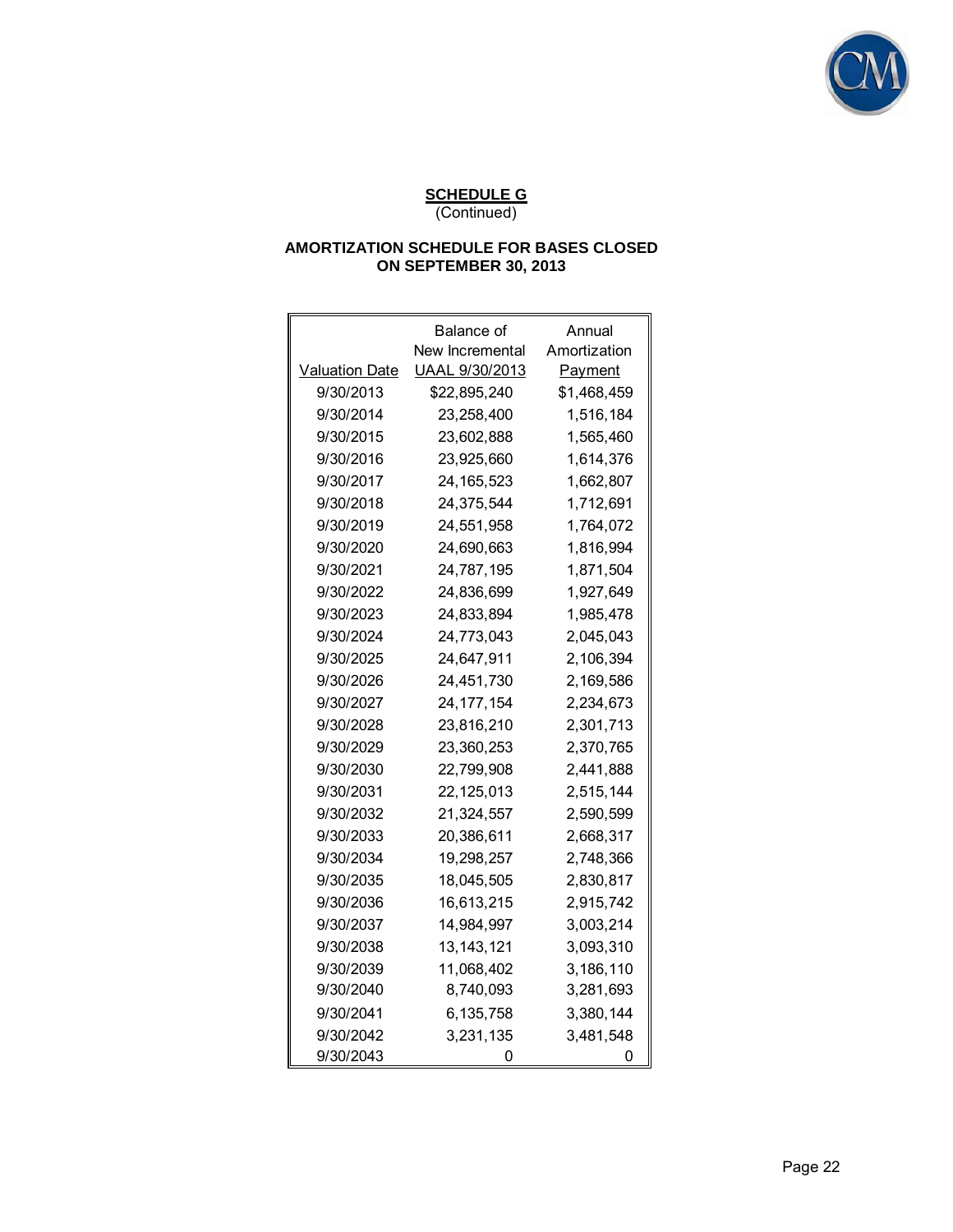

|                       | Balance of      | Annual         |
|-----------------------|-----------------|----------------|
|                       | New Incremental | Amortization   |
| <b>Valuation Date</b> | UAAL 9/30/2014  | <b>Payment</b> |
| 9/30/2014             | (\$7,479,398)   | (\$479,715)    |
| 9/30/2015             | (7, 598, 035)   | (495, 306)     |
| 9/30/2016             | (7, 710, 572)   | (510, 799)     |
| 9/30/2017             | (7, 797, 342)   | (526, 123)     |
| 9/30/2018             | (7,875,513)     | (541, 907)     |
| 9/30/2019             | (7,943,959)     | (558, 164)     |
| 9/30/2020             | (8,001,452)     | (574, 909)     |
| 9/30/2021             | (8,046,656)     | (592, 156)     |
| 9/30/2022             | (8,078,116)     | (609, 921)     |
| 9/30/2023             | (8,094,249)     | (628, 218)     |
| 9/30/2024             | (8,093,335)     | (647, 065)     |
| 9/30/2025             | (8,073,504)     | (666, 477)     |
| 9/30/2026             | (8,032,723)     | (686, 471)     |
| 9/30/2027             | (7,968,788)     | (707, 065)     |
| 9/30/2028             | (7,879,304)     | (728, 277)     |
| 9/30/2029             | (7, 761, 673)   | (750, 126)     |
| 9/30/2030             | (7,613,077)     | (772, 629)     |
| 9/30/2031             | (7, 430, 461)   | (795, 808)     |
| 9/30/2032             | (7, 210, 514)   | (819, 682)     |
| 9/30/2033             | (6,949,646)     | (844, 273)     |
| 9/30/2034             | (6,643,971)     | (869, 601)     |
| 9/30/2035             | (6, 289, 278)   | (895, 689)     |
| 9/30/2036             | (5,881,008)     | (922, 560)     |
| 9/30/2037             | (5,414,226)     | (950, 237)     |
| 9/30/2038             | (4,883,592)     | (978, 744)     |
| 9/30/2039             | (4, 283, 326)   | (1,008,106)    |
| 9/30/2040             | (3,607,178)     | (1,038,349)    |
| 9/30/2041             | (2,848,385)     | (1,069,500)    |
| 9/30/2042             | (1,999,636)     | (1, 101, 585)  |
| 9/30/2043             | (1,053,023)     | (1, 134, 632)  |
| 9/30/2044             |                 | Ω              |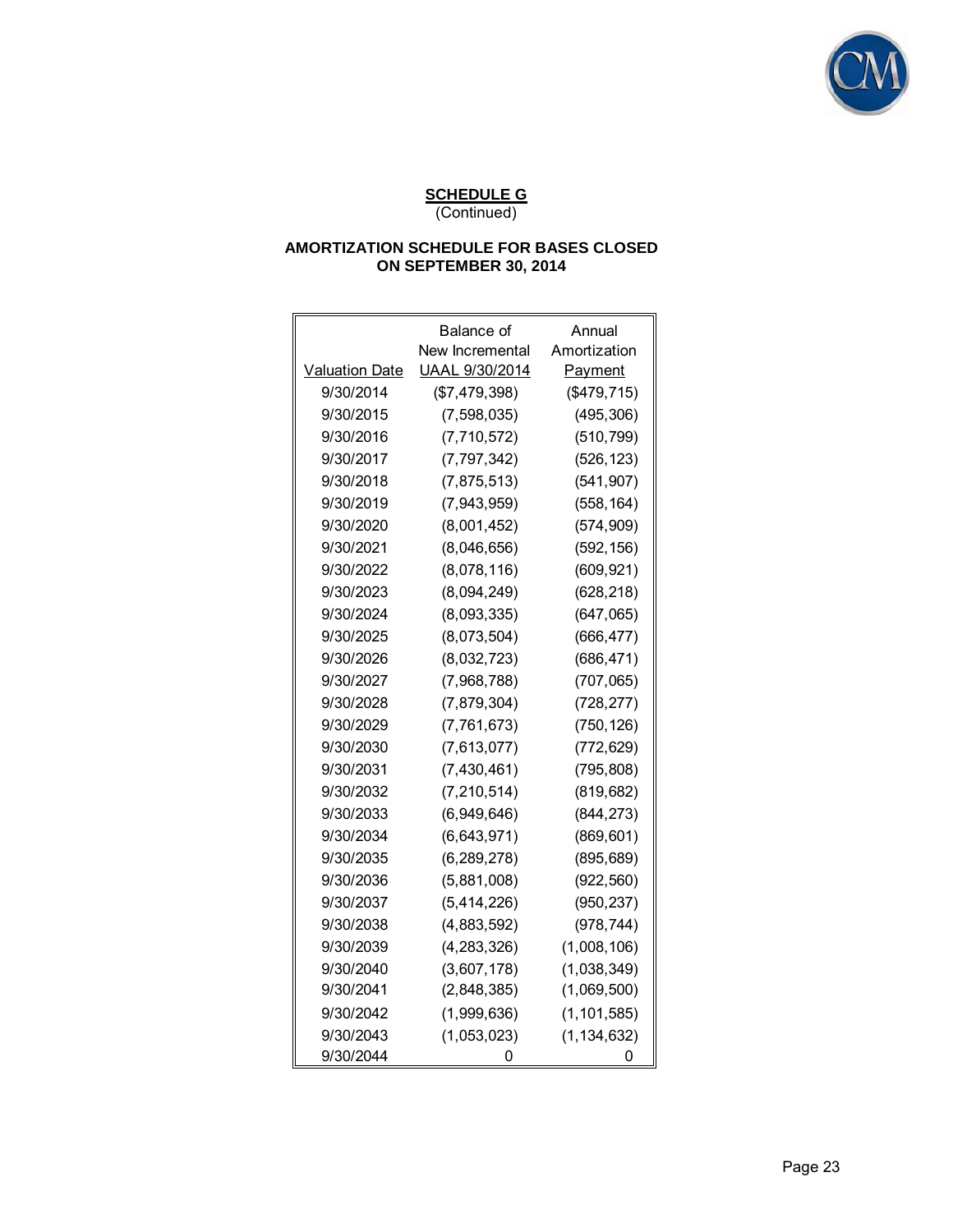

|                       | Balance of      | Annual       |
|-----------------------|-----------------|--------------|
|                       | New Incremental | Amortization |
| <b>Valuation Date</b> | UAAL 9/30/2015  | Payment      |
| 9/30/2015             | (\$6,904,225)   | (\$442,824)  |
| 9/30/2016             | (7,013,739)     | (456, 691)   |
| 9/30/2017             | (7, 100, 613)   | (470, 391)   |
| 9/30/2018             | (7, 180, 519)   | (484, 503)   |
| 9/30/2019             | (7, 252, 506)   | (499, 038)   |
| 9/30/2020             | (7, 315, 537)   | (514,009)    |
| 9/30/2021             | (7,368,482)     | (529, 430)   |
| 9/30/2022             | (7, 410, 110)   | (545, 312)   |
| 9/30/2023             | (7,439,081)     | (561, 672)   |
| 9/30/2024             | (7, 453, 938)   | (578, 522)   |
| 9/30/2025             | (7, 453, 097)   | (595, 878)   |
| 9/30/2026             | (7, 434, 834)   | (613, 754)   |
| 9/30/2027             | (7, 397, 280)   | (632, 167)   |
| 9/30/2028             | (7, 338, 402)   | (651, 132)   |
| 9/30/2029             | (7, 255, 997)   | (670, 665)   |
| 9/30/2030             | (7, 147, 671)   | (690, 785)   |
| 9/30/2031             | (7,010,830)     | (711, 509)   |
| 9/30/2032             | (6,842,661)     | (732, 854)   |
| 9/30/2033             | (6,640,113)     | (754, 840)   |
| 9/30/2034             | (6, 399, 881)   | (777, 485)   |
| 9/30/2035             | (6, 118, 387)   | (800, 810)   |
| 9/30/2036             | (5, 791, 753)   | (824, 834)   |
| 9/30/2037             | (5, 415, 779)   | (849, 579)   |
| 9/30/2038             | (4,985,923)     | (875,066)    |
| 9/30/2039             | (4, 497, 266)   | (901, 318)   |
| 9/30/2040             | (3,944,486)     | (928, 358)   |
| 9/30/2041             | (3,321,826)     | (956, 209)   |
| 9/30/2042             | (2,623,059)     | (984, 895)   |
| 9/30/2043             | (1,841,451)     | (1,014,442)  |
| 9/30/2044             | (969, 722)      | (1,044,875)  |
| 9/30/2045             |                 |              |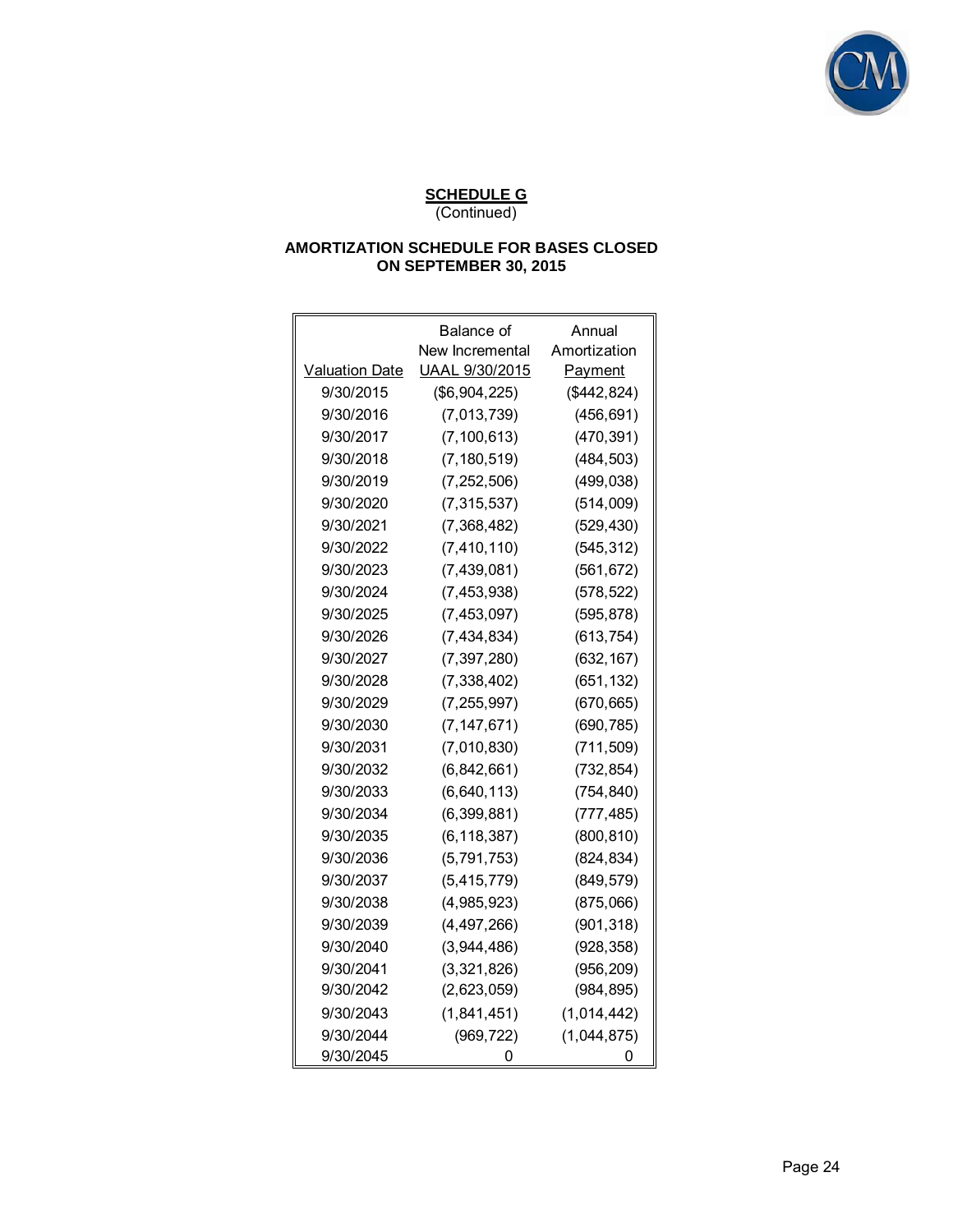

|                       | Balance of      | Annual       |
|-----------------------|-----------------|--------------|
|                       | New Incremental | Amortization |
| <b>Valuation Date</b> | UAAL 9/30/2016  | Payment      |
| 9/30/2016             | \$5.619.100     | \$359,996    |
| 9/30/2017             | 5,694,585       | 370,796      |
| 9/30/2018             | 5,765,119       | 381,919      |
| 9/30/2019             | 5,829,997       | 393,377      |
| 9/30/2020             | 5,888,444       | 405,178      |
| 9/30/2021             | 5,939,621       | 417,334      |
| 9/30/2022             | 5,982,608       | 429,854      |
| 9/30/2023             | 6,016,406       | 442,749      |
| 9/30/2024             | 6,039,928       | 456,032      |
| 9/30/2025             | 6,051,991       | 469,713      |
| 9/30/2026             | 6,051,307       | 483,804      |
| 9/30/2027             | 6,036,480       | 498,318      |
| 9/30/2028             | 6,005,989       | 513,268      |
| 9/30/2029             | 5,958,185       | 528.666      |
| 9/30/2030             | 5,891,279       | 544,526      |
| 9/30/2031             | 5,803,327       | 560,862      |
| 9/30/2032             | 5,692,223       | 577,687      |
| 9/30/2033             | 5,555,683       | 595,018      |
| 9/30/2034             | 5,391,231       | 612,869      |
| 9/30/2035             | 5,196,183       | 631,255      |
| 9/30/2036             | 4,967,632       | 650,192      |
| 9/30/2037             | 4,702,431       | 669,698      |
| 9/30/2038             | 4,397,172       | 689,789      |
| 9/30/2039             | 4,048,164       | 710,483      |
| 9/30/2040             | 3,651,414       | 731,797      |
| 9/30/2041             | 3,202,601       | 753,751      |
| 9/30/2042             | 2,697,052       | 776,364      |
| 9/30/2043             | 2,129,710       | 799,654      |
| 9/30/2044             | 1,495,108       | 823,644      |
| 9/30/2045             | 787,335         | 848,353      |
| 9/30/2046             | 0               | Ω            |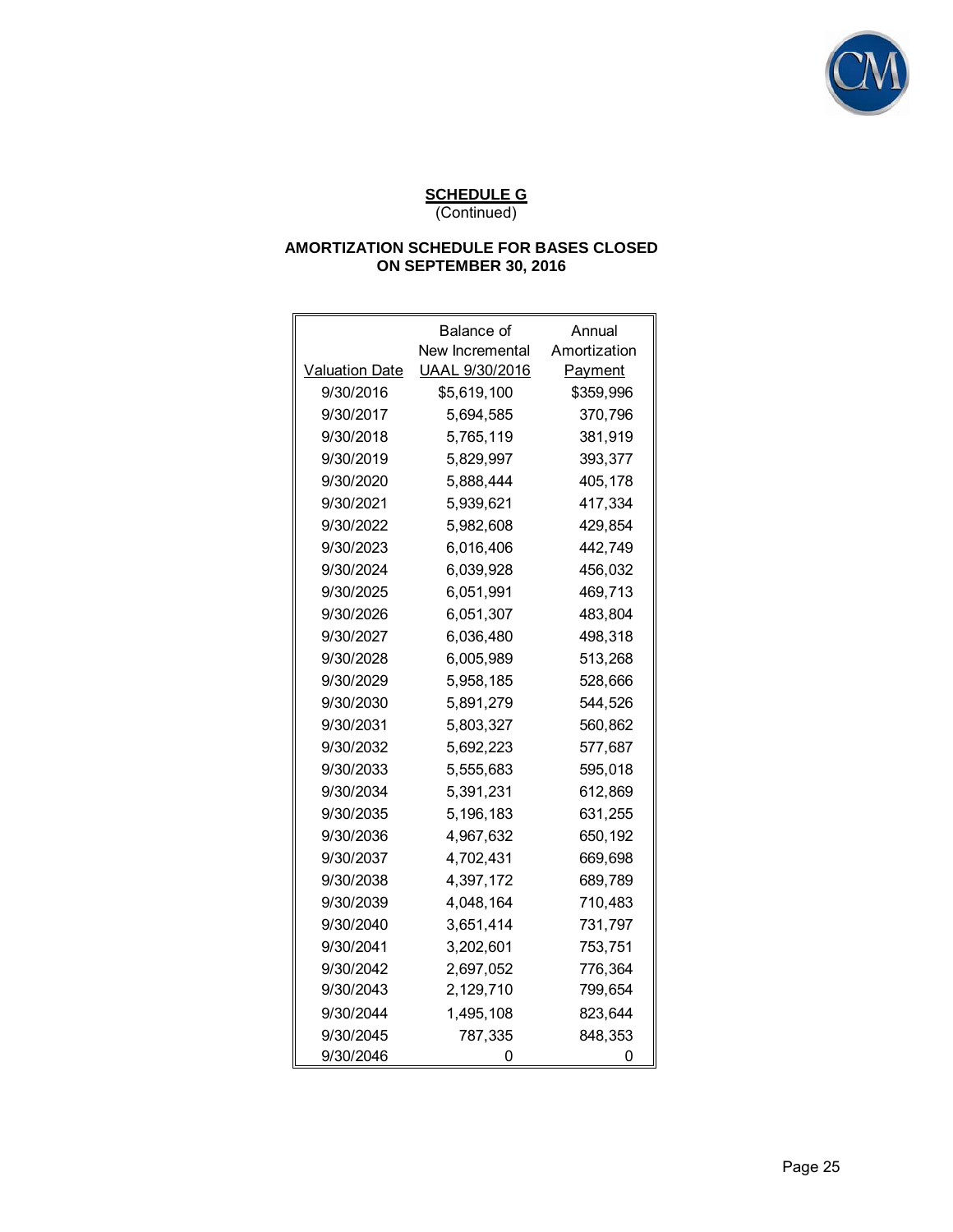

## **SCHEDULE H**

#### **SUMMARY OF MAIN FUND PROVISIONS AS INTERPRETED FOR VALUATION PURPOSES**

The Judicial Retirement Fund was established September 18, 1973. This valuation included amendments to the Fund effective through the valuation date. The following summary describes the main benefit and contribution provisions of the Fund as interpreted for the valuation.

#### **Membership**

Any justice of the Supreme Court, judge of the Court of Civil Appeals, judge of the Court of Criminal Appeals, judge of the Circuit Court or officeholder of any newly created judicial office receiving compensation from the State treasury became a member of the fund if he was holding office on the effective date of the Act and elected to come under its provisions. Any such justice or judge elected or appointed to office after the effective date of the Act or any district or probate judge elected or appointed to office after October 10, 1975 or October 1, 1976, respectively, automatically becomes a member. Certain other district and probate judges as well as certain former county court judges, district attorneys or assistant district attorneys serving as circuit judges and certain supernumerary judges and justices could also elect to become members.

#### **Credited Service**

Credited service is service as a member plus certain periods of previous service credited in accordance with the provisions of the Act.

#### **Benefits**

#### *Service Retirement Benefit*

Condition for Benefit A retirement benefit is payable upon the request of any member who has:

- Completed 12 years of credited service and attained age 65, or
- Completed 15 years of credited service and whose age plus service equals or exceeds 77, or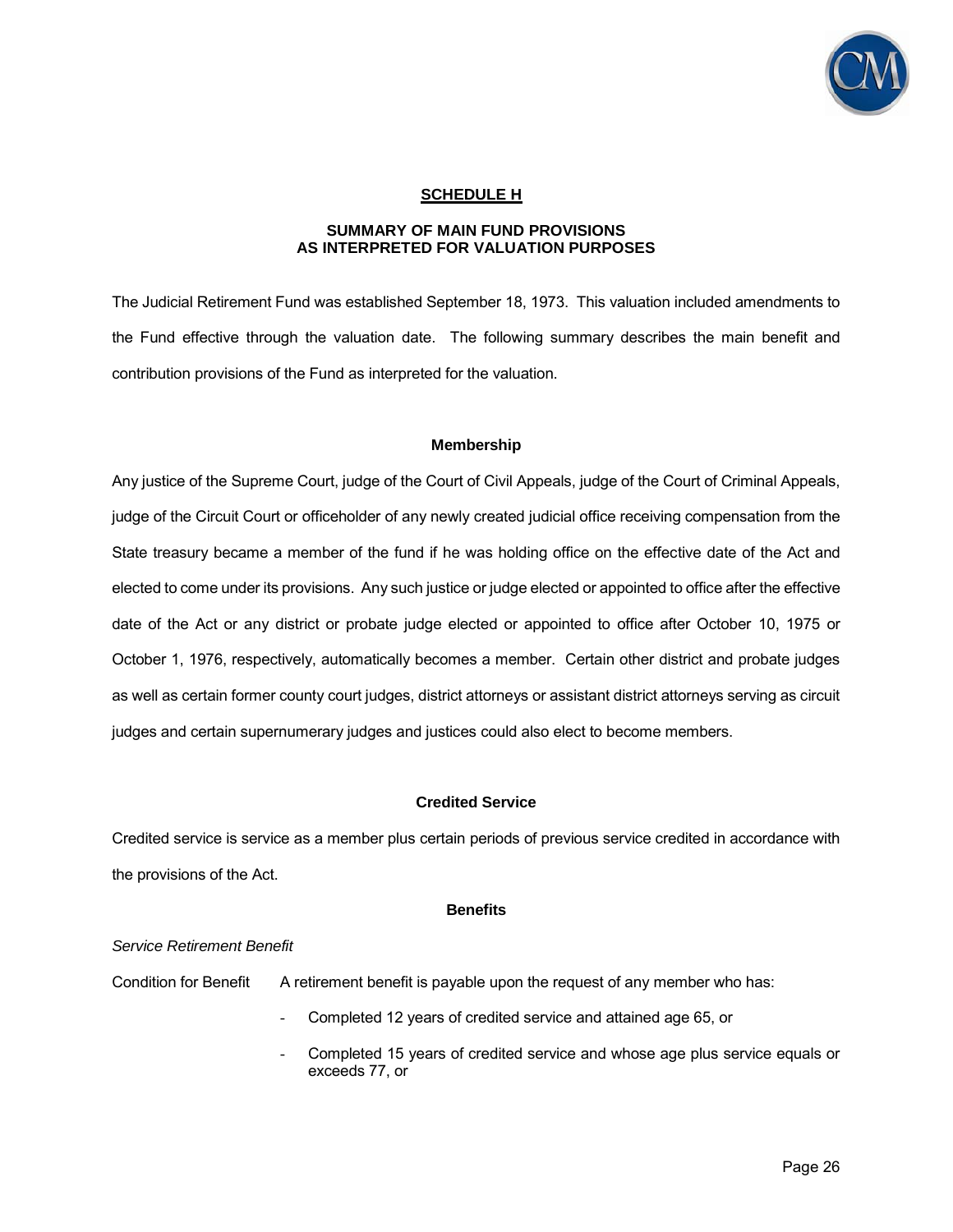

- Completed at least 18 years of credited service or three full terms as a judge or justice, or
- Completed 10 years of credited service and attained age 70

However, a judge who became a member on or after July 30, 1979 or who is a district or probate judge must meet the following age and service requirement combinations in order to be eligible to retire:

- Completed 12 years of credited service and attained age 65, or
- Completed at least 15 years of credited service and attained age 60, and whose age plus service equals or exceeds 77, or
- Completed 10 years of credited service and attained age 70, or
- Completed 25 years of credited service (or completed 24 years of credited service provided the member purchases one year of service prior to retirement) regardless of age

Amount of Benefit The service retirement benefit for a member is equal to:

- (a) For a circuit or appellate judge, who was a member prior to July 30, 1979, 75% of the salary prescribed by law for the position from which the member retires.
- (b) For a circuit or appellate judge who became a member on or after July 30, 1979, 75% of the member's salary at the time of separation from service.
- (c) For a district judge, 75% of the position's salary immediately prior to retirement.
- (d) For a probate judge, 75% of the member's salary at the time of separation from service.

#### *Disability Retirement Benefit*

- Condition for Benefit A disability retirement benefit is payable to any member who becomes permanently, physically or mentally, unable to carry out his duties on a full-time basis, provided the member has completed five or more years of credited service.
- Amount of Benefit The disability retirement benefit for a member other than a district or probate judge who was a member prior to July 30, 1979 is equal to 25% of the salary prescribed by law for the position from which the member retires on disability plus 10% of such salary for each year of credited service in excess of five years. The disability retirement benefit is subject to a minimum of 30% and a maximum of 75% of such salary.

The disability retirement benefit for a judge who became a member on or after July 30, 1979 or who is a district or probate judge is equal to 25% of his salary immediately prior to retirement plus 10% of such salary for each year of credited service in excess of five years. The disability retirement benefit is subject to a minimum of 30% and a maximum of 75% of such salary.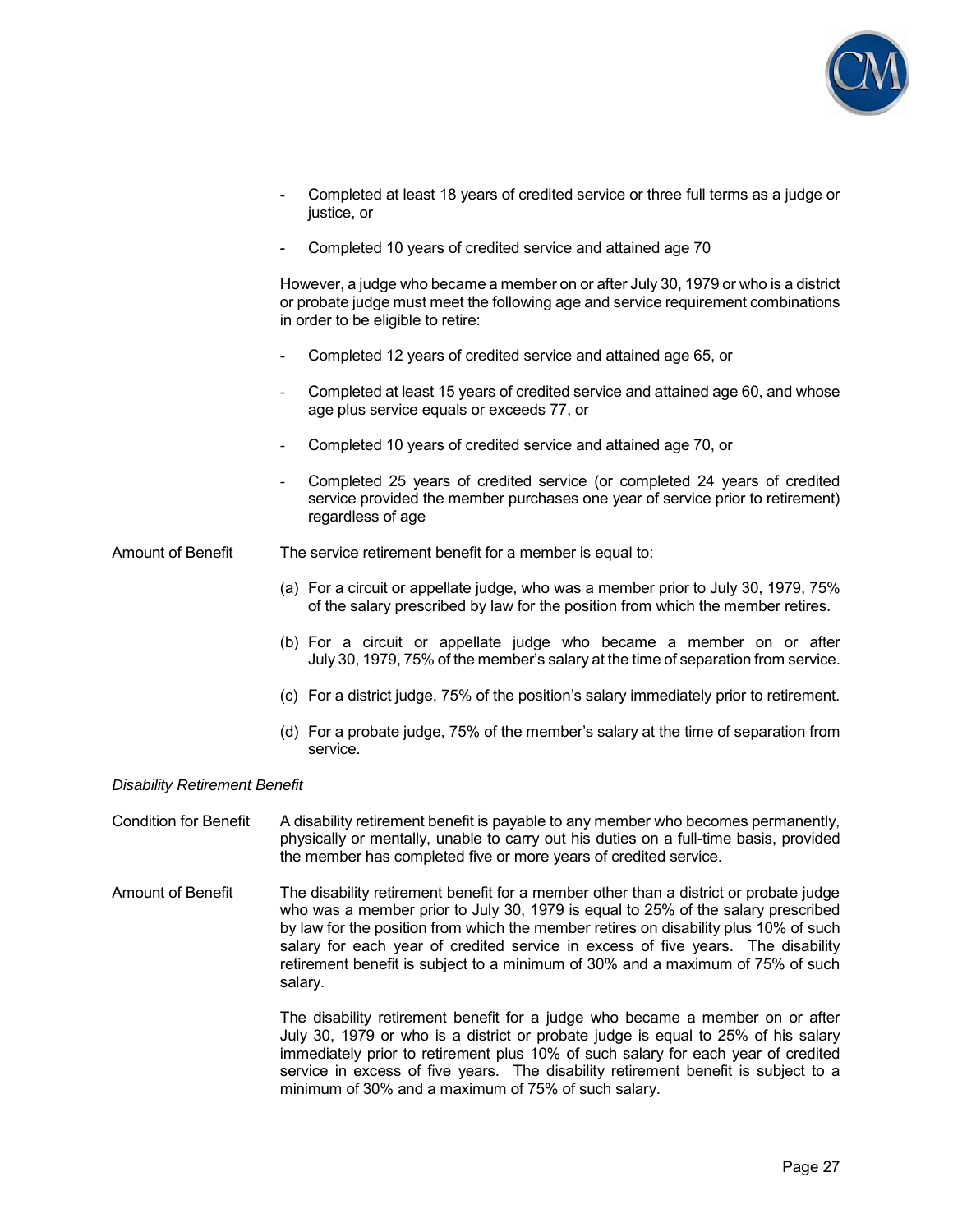

*Spouse's Benefit* 

Condition for Benefit Upon the death of an active, inactive or retired member with at least 5 years of credited service, a death benefit is payable to the member's spouse.

Amount of Benefit The death benefit payable to the spouse of a judge other than a district or probate judge consists of a yearly benefit equal to 3% of the salary prescribed by law for the position of the former member for each year of service, not to exceed 30% of such salary.

> The death benefit payable to the spouse of a district judge consists of a yearly benefit equal to 3% of the position's salary prescribed by law at the time of death for each year of service not to exceed 30% of such salary.

> The death benefit payable to the spouse of a probate judge is a yearly benefit equal to the greater of \$480 for each year of credited service to a maximum of 10 years, or 3% of the member's salary at the time of separation from service for each year of credited service not to exceed 30% of such salary.

The benefit is payable for the spouse's life or until his or her remarriage.

#### *Benefit Payable on Separation from Service*

If a member terminates service and elects not to withdraw his contributions and accrued interest from the Fund, he is eligible to receive any of the benefits for which he has sufficient credited service upon reaching an eligible retirement age.

A member terminating service before reaching eligibility for retirement benefits may elect to receive a return of contributions and accrued interest. "Regular Interest" is 4% which is the rate adopted by the Board and applied to the balance in each member's' account every year; however, if a member receives a refund of contributions, the interest rate applied to the refund is lower than the 4% regular rate (Based on Section 36- 27-16.3(c)(1)).

#### **Contributions**

By Members Prior to October 1, 2011, each member contributed 6.0% of salary.

Beginning October 1, 2011, each member contributed 8.25% of salary.

Beginning October 1, 2012, each member contributes 8.50% of salary.

 If positive investment performance results in a decrease in the total contribution rate paid by employers and employees participating in the Fund, the Retirement Systems of Alabama shall first reduce the employee contribution rate.

By State The State makes contributions which, in addition to the members' contributions, are sufficient to carry out the provisions of the Act.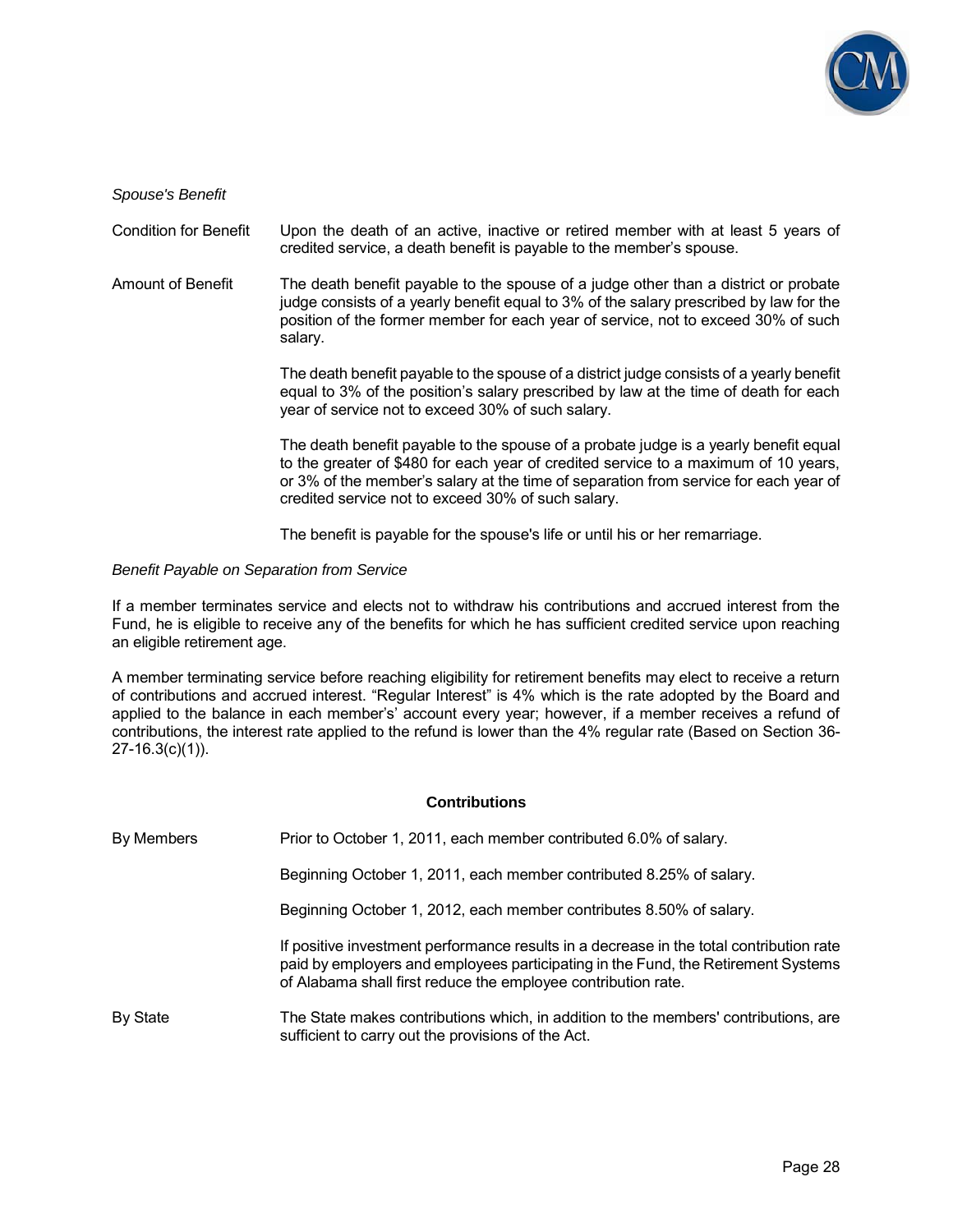

## **SCHEDULE I**

#### **SCHEDULE OF MEMBERSHIP DATA AS OF SEPTEMBER 30, 2016**

#### **NUMBER OF ACTIVE MEMBERS AND THEIR AVERAGE COMPENSATION BY AGE AND YEARS OF SERVICE**

| <b>Attained</b><br>Age | <b>Completed Years of Service</b> |               |                       |                           |                       |                           |              |                              |              |              |                |
|------------------------|-----------------------------------|---------------|-----------------------|---------------------------|-----------------------|---------------------------|--------------|------------------------------|--------------|--------------|----------------|
|                        | Under 1                           | 1 to $4$      | 5 to 9                | 10 to $14$                | 15 to 19              | 20 to 24                  | 25 to 29     | 30 to 34                     | 35 to 39     | $\geq 40$    | Total          |
| Under 25<br>Avg. Pay   |                                   |               |                       |                           |                       |                           |              |                              |              |              |                |
| 25 to 29<br>Avg. Pay   |                                   |               |                       |                           |                       |                           |              |                              |              |              |                |
| 30 to 34<br>Avg. Pay   |                                   | 1<br>121,923  | 118,950               |                           |                       |                           |              |                              |              |              | 120,436        |
| 35 to 39<br>Avg. Pay   | 3<br>119,769                      | 6<br>114,973  | 6<br>124,426          | $\overline{2}$<br>127,869 |                       |                           |              |                              |              |              | 17<br>120,673  |
| 40 to 44<br>Avg. Pay   | 2<br>100,508                      | 9<br>106,529  | 11<br>122,527         | 2<br>122,365              | 2<br>103,862          |                           |              |                              |              |              | 26<br>113,847  |
| 45 to 49<br>Avg. Pay   |                                   | 15<br>112,311 | 10<br>131,108         | 6<br>113,511              | 3<br>129,003          | 2<br>138,690              |              |                              |              |              | 36<br>120,589  |
| 50 to 54<br>Avg. Pay   | 119,949                           | 10<br>105,154 | 23<br>128,490         | 9<br>133,694              | 8<br>138,740          | 3<br>137,141              | 135,304      |                              |              |              | 55<br>127,030  |
| 55 to 59<br>Avg. Pay   | 113,225                           | 8<br>122,001  | 17<br>131,037         | 12<br>139,063             | 13<br>138,852         | 7<br>152,461              | 3<br>148,110 | 3<br>105,051                 |              |              | 65<br>134,317  |
| 60 to 64<br>Avg. Pay   | 1<br>75,976                       | 11<br>120,439 | 9<br>123,646          | 8<br>128,857              | 20<br>141,940         | $\overline{7}$<br>139,102 | 8<br>140,056 | 4<br>156,157                 | 149,935      |              | 69<br>134,087  |
| 65 to 69<br>Avg. Pay   | 1<br>40,809                       | 5<br>109,598  | 122,073               | 7<br>132,785              | 123,612               | 5<br>119,306              | 4<br>150,391 | 2<br>174,344                 | 2<br>157,398 |              | 37<br>127,806  |
| 70 & up<br>Avg. Pay    |                                   | 2<br>112,930  | 5<br>116,788          | 9<br>140,110              | 5<br>119,270          | 1<br>148,684              | 5<br>121,337 |                              |              | 2<br>154,362 | 29<br>128,663  |
| Total<br>Avg. Pay      | 10<br>102,351                     | 67            | 89<br>113,156 126,501 | 55                        | 55<br>132,270 135,261 | 25<br>138,998             | 21           | 9<br>138,492 143,163 154,910 | 3            | 154,362      | 336<br>128,044 |

The top number in each box is the count of actives for that age and service combination. The bottom amount is the average compensation for the group.

Average Age: 56.2 Average Years of Service: 12.6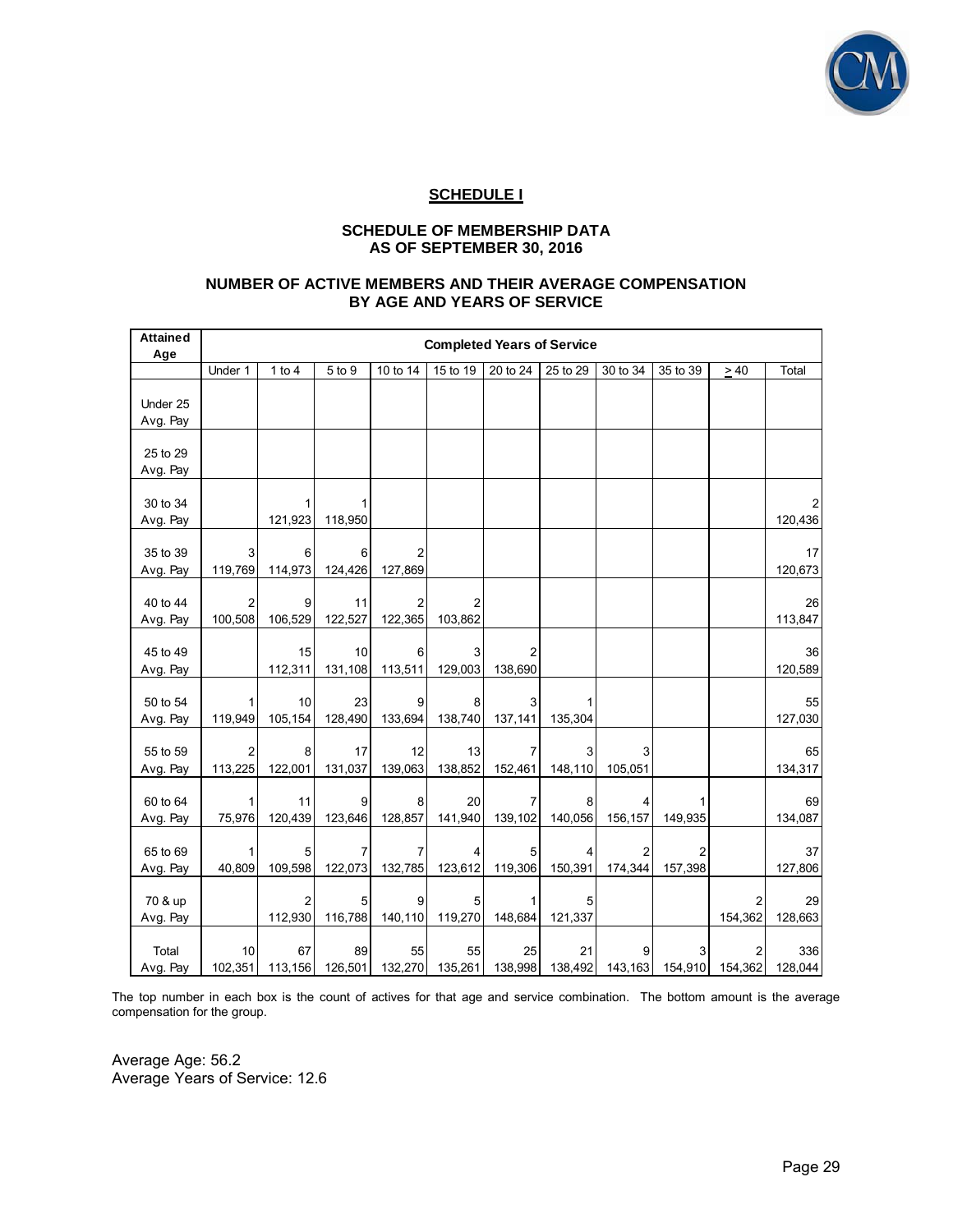

## **SCHEDULE I**

(Continued)

## **NUMBER OF SERVICE RETIREMENTS AND THEIR BENEFITS BY AGE**

| AND THEIR BENEFITS BY AGE |                                    |                                 |                                   |  |  |  |
|---------------------------|------------------------------------|---------------------------------|-----------------------------------|--|--|--|
| Age                       | <b>Number of</b><br><b>Members</b> | Total<br><b>Annual Benefits</b> | Average<br><b>Annual Benefits</b> |  |  |  |
| Under 50                  | 0                                  | 0<br>\$                         | \$<br>0                           |  |  |  |
| 50-54                     |                                    | 37,244                          | 37,244                            |  |  |  |
| 55-59                     | 3                                  | 336,351                         | 112,117                           |  |  |  |
| 60-64                     | 24                                 | 2,720,863                       | 113,369                           |  |  |  |
| 65-69                     | 72                                 | 7,341,336                       | 101,963                           |  |  |  |
| 70-74                     | 71                                 | 7,271,302                       | 102,413                           |  |  |  |
| 75-79                     | 52                                 | 5, 150, 244                     | 99,043                            |  |  |  |
| 80-84                     | 19                                 | 1,744,730                       | 91,828                            |  |  |  |
| 85-89                     | 15                                 | 1,380,953                       | 92,064                            |  |  |  |
| 90-94                     |                                    | 464,886                         | 66,412                            |  |  |  |
| 95 & Over                 | 3                                  | 203,299                         | 67,766                            |  |  |  |
| Total                     | 267                                | \$<br>26,651,208                | \$<br>99,817                      |  |  |  |

Average Age: 73.0

#### **NUMBER OF BENEFICIARIES AND THEIR BENEFITS BY AGE**

| AND THEIR BENEFITS BY AGE |                             |                                        |                                   |  |  |
|---------------------------|-----------------------------|----------------------------------------|-----------------------------------|--|--|
| Age                       | Number of<br><b>Members</b> | <b>Total</b><br><b>Annual Benefits</b> | Average<br><b>Annual Benefits</b> |  |  |
| Under 50                  | 0                           | \$<br>0                                | \$<br>0                           |  |  |
| 50-54                     | 3                           | 126,703                                | 42,234                            |  |  |
| 55-59                     | 3                           | 90,550                                 | 30,183                            |  |  |
| 60-64                     |                             | 274,165                                | 39,166                            |  |  |
| 65-69                     | 11                          | 486,815                                | 44,256                            |  |  |
| 70-74                     | 13                          | 452,415                                | 34,801                            |  |  |
| 75-79                     | 21                          | 663,033                                | 31,573                            |  |  |
| 80-84                     | 14                          | 549,473                                | 39,248                            |  |  |
| 85-89                     | 23                          | 747,920                                | 32,518                            |  |  |
| 90-94                     | 12                          | 436,731                                | 36,394                            |  |  |
| 95 & Over                 | 3                           | 101,969                                | 33,990                            |  |  |
| Total                     | 110                         | \$<br>3,929,774                        | 35,725<br>\$                      |  |  |

Average Age: 78.0